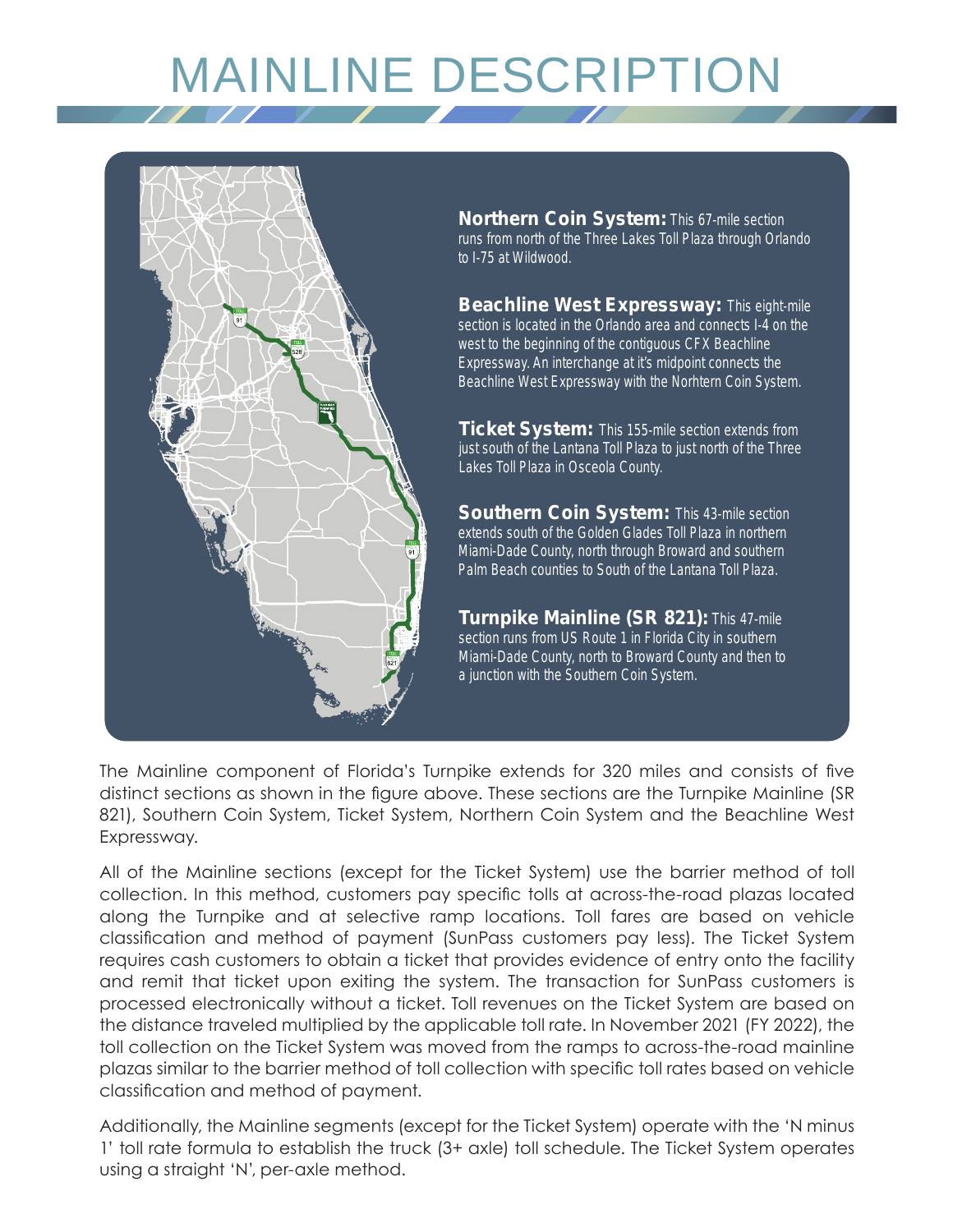# Mainline Transactions and Toll Revenue FY 2021 vs. FY 2020

|                            | <b>Transactions</b> |             | <b>Toll Revenue</b> |               |               |        |
|----------------------------|---------------------|-------------|---------------------|---------------|---------------|--------|
| Component                  | FY 2021             | FY 2020     | Change              | FY 2021       | FY 2020       | Change |
| Turnpike Mainline (SR 821) | 189,128,516         | 182,678,170 | 3.5%                | \$163,115,157 | \$154,087,554 | 5.9%   |
| Southern Coin System       | 154.041.157         | 153.790.500 | 0.2                 | 156.671.126   | 154,609,366   | 1.3    |
| <b>Ticket System</b>       | 51,836,549          | 51,190,877  | 1.3                 | 166,888,384   | 159,124,489   | 4.9    |
| Northern Coin System       | 92.018.459          | 89.210.846  | 3.1                 | 152.912.180   | 151.070.714   | 1.2    |
| Beachline West Expressway  | 27,018,977          | 30,991,790  | (12.8)              | 23,323,354    | 24,246,302    | (3.8)  |
| Total                      | 514,043,658         | 507,862,183 | 1.2%                | \$662,910,201 | \$643,138,425 | 3.1%   |

Source: Turnpike Enterprise Finance Office.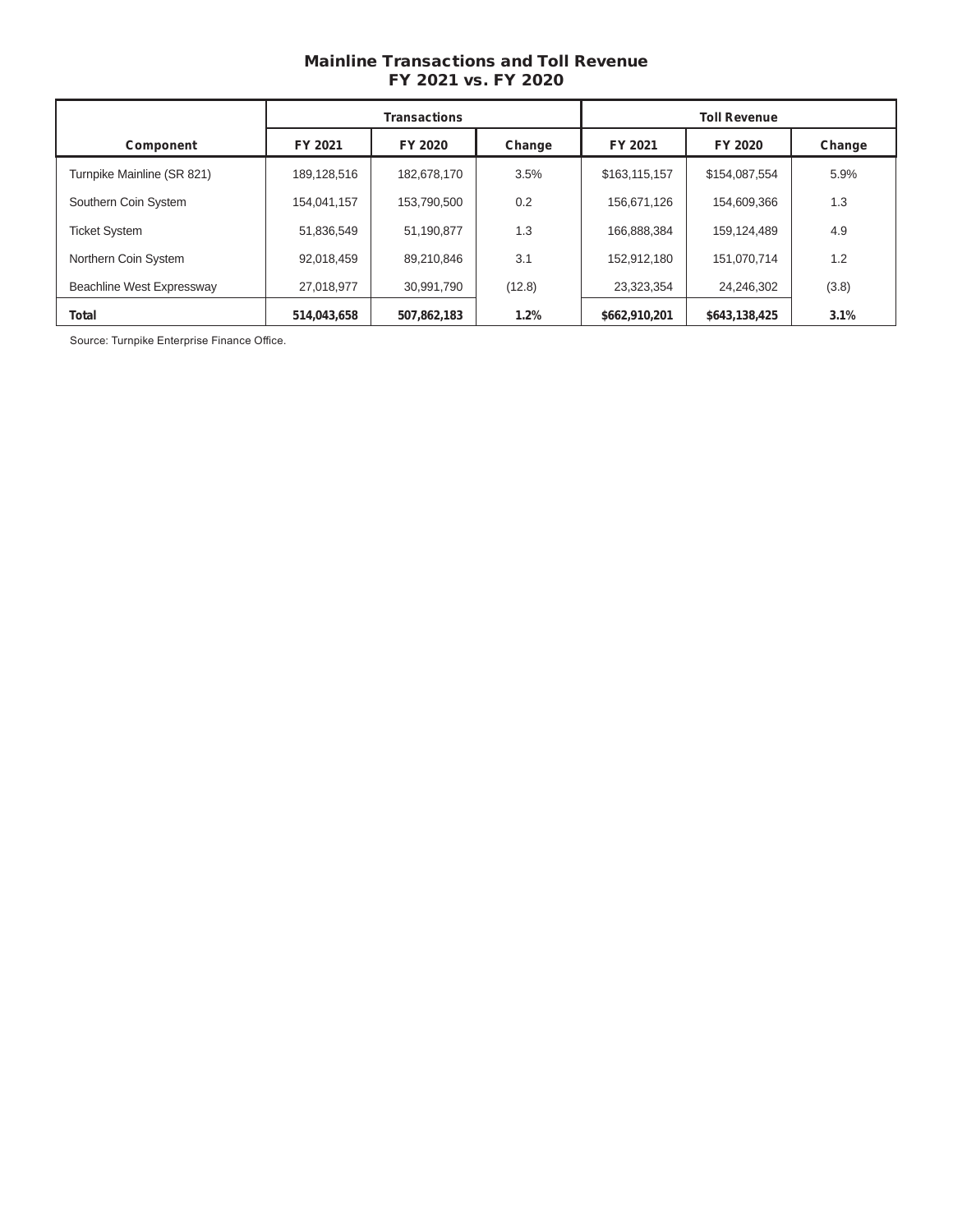# Mainline Summary Quarterly Gross Toll Revenue Results FY 2021 vs. FY 2020

|                      |               |               | Variance       |        |
|----------------------|---------------|---------------|----------------|--------|
| <b>Months</b>        | FY 2021       | FY 2020       | <b>Amount</b>  | Change |
| July                 | \$49,674,309  | \$62,784,281  | (\$13,109,972) | (20.9% |
| August               | 50,803,254    | 62,102,667    | (11, 299, 413) | (18.2) |
| September            | 51,015,459    | 51,217,633    | (202, 174)     | (0.4)  |
| 1st Quarter Subtotal | 151,493,022   | 176,104,581   | (24,611,559)   | (14.0) |
| October              | 54,911,426    | 63,319,073    | (8,407,647)    | (13.3) |
| November             | 52,202,893    | 61,477,802    | (9,274,909)    | (15.1) |
| December             | 56,450,338    | 63,582,445    | (7, 132, 107)  | (11.2) |
| 2nd Quarter Subtotal | 163,564,657   | 188,379,320   | (24, 814, 663) | (13.2) |
| January              | 53,704,765    | 60,993,851    | (7,289,086)    | (12.0) |
| February             | 51,819,238    | 59,770,855    | (7,951,617)    | (13.3) |
| March                | 61,233,879    | 48,821,860    | 12,412,019     | 25.4   |
| 3rd Quarter Subtotal | 166,757,882   | 169,586,566   | (2,828,684)    | (1.7)  |
| April                | 59,936,779    | 27,744,088    | 32,192,691     | 116.0  |
| May                  | 61,009,309    | 36,640,094    | 24,369,215     | 66.5   |
| June                 | 60,148,552    | 44,683,776    | 15,464,776     | 34.6   |
| 4th Quarter Subtotal | 181,094,640   | 109,067,958   | 72,026,682     | 66.0   |
| <b>Annual Total</b>  | \$662,910,201 | \$643,138,425 | \$19,771,776   | 3.1%   |

Source: Turnpike Enterprise Finance Office.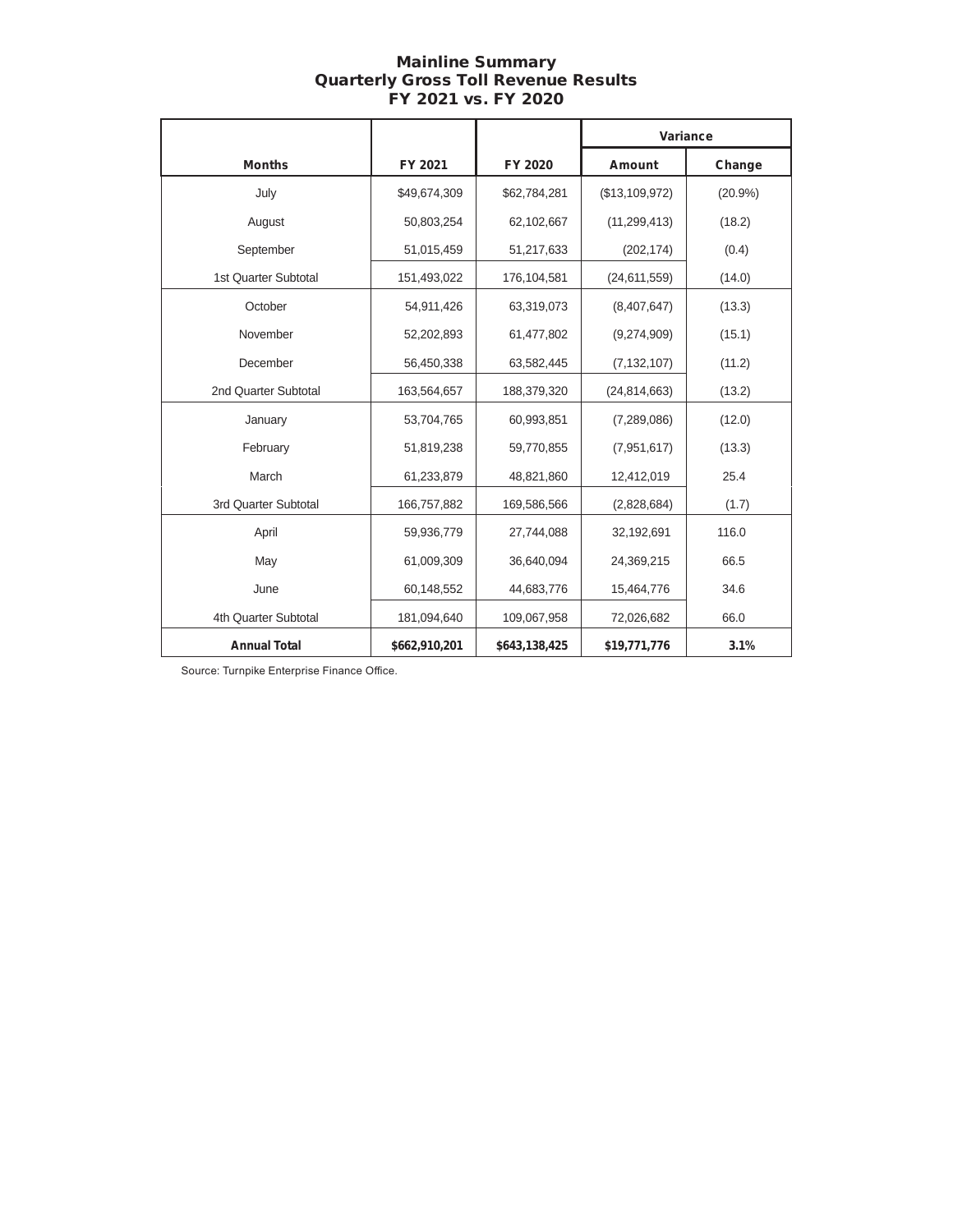| <b>Mainline</b>                                  |  |  |  |  |
|--------------------------------------------------|--|--|--|--|
| <b>Comparison of Daily Transactions by Month</b> |  |  |  |  |
| FY 2021 vs. FY 2020                              |  |  |  |  |

|              | <b>Average Daily Transactions</b><br>(ADT)* |           |            |
|--------------|---------------------------------------------|-----------|------------|
| <b>Month</b> | FY 2021                                     | FY 2020   | Change     |
| July         | 1,193,467                                   | 1,531,388 | $(22.1\%)$ |
| August       | 1,232,069                                   | 1,526,396 | (19.3)     |
| September    | 1,289,700                                   | 1,467,149 | (12.1)     |
| October      | 1,354,113                                   | 1,584,592 | (14.5)     |
| November     | 1,321,131                                   | 1,576,965 | (16.2)     |
| December     | 1,396,500                                   | 1,568,806 | (11.0)     |
| January      | 1,357,372                                   | 1,578,453 | (14.0)     |
| February     | 1,456,816                                   | 1,624,982 | (10.3)     |
| March        | 1,559,112                                   | 1,240,080 | 25.7       |
| April        | 1,570,590                                   | 756,509   | 107.6      |
| May          | 1,569,115                                   | 975,740   | 60.8       |
| June         | 1,609,867                                   | 1,218,328 | 32.1       |
| <b>AADT</b>  | 1,408,339                                   | 1,387,602 | 1.5%       |

Source: Turnpike Enterprise Finance Office. \* ADT at tolled plaza locations.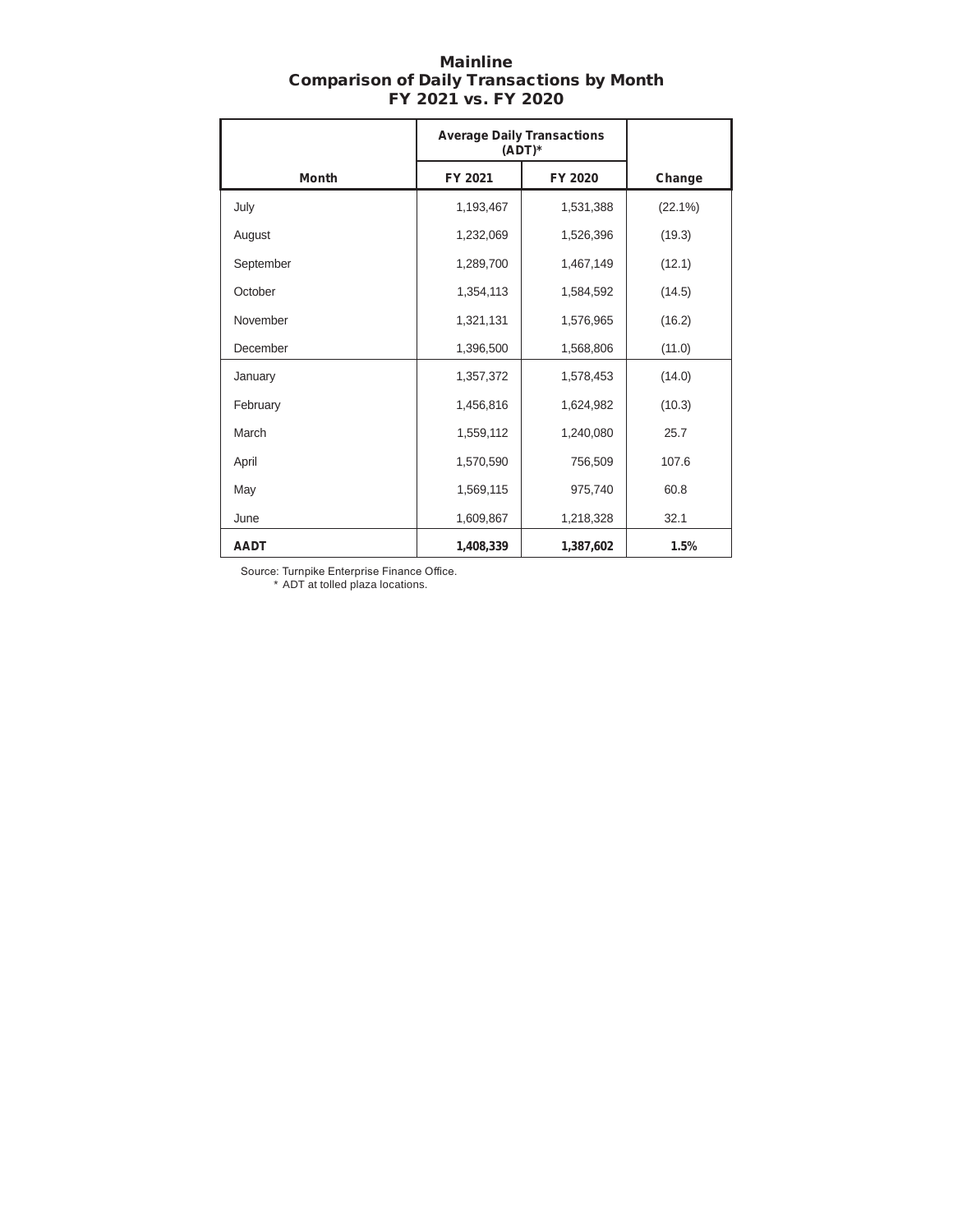| Interchange  |                                     |         | <b>Annual Average Daily</b><br>Transactions (AADT)* |        |
|--------------|-------------------------------------|---------|-----------------------------------------------------|--------|
| <b>MP</b>    | Location                            | FY 2021 | FY 2020                                             | Change |
| 47           | <b>MIRAMAR PLAZA</b>                |         | See Southern Coin System                            |        |
| 47           | NW 27th Avenue                      | 13,564  | 13,352                                              | 1.6%   |
| 43           | NW 57th Avenue                      | 10,380  | 10,924                                              | (5.0)  |
| 35           | Okeechobee Road (US 27)             | 8,862   | 8,978                                               | (1.3)  |
| 34           | NW 106th Street                     | 5,652   | 6,977                                               | (19.0) |
| 32           | OKEECHOBEE PLAZA                    | 96,990  | 100,790                                             | (3.8)  |
| 31           | NW 74th Street                      | 12,849  | 14,122                                              | (9.0)  |
| 29           | NW 41st Street                      | 12,975  | 14,382                                              | (9.8)  |
| 27           | NW 12th Street (Beacon Tradeport)   | 11,227  | 10,712                                              | 4.8    |
| 25           | US 41/SW 8th Street (Tamiami Trail) | 25,085  | 28,477                                              | (11.9) |
| 23           | Bird Road (SW 40th Street)          | 27,846  | 26,870                                              | 3.6    |
| 22           | <b>BIRD ROAD PLAZA</b>              | 124,189 | 114,937                                             | 8.0    |
| 20           | SW 120th Street and Kendall Drive   | 30,789  | 29,124                                              | 5.7    |
| 16           | <b>Coral Reef Drive</b>             | 12,781  | 11,243                                              | 13.7   |
| 10           | <b>HOMESTEAD PLAZA</b>              | 109,295 | 93,694                                              | 16.7   |
| 9            | Allapattah Road (SW 112th Avenue)   | 6,383   | 5,895                                               | 8.3    |
| 5            | Biscayne Drive (SW 288th Street)    | 5,268   | 4,816                                               | 9.4    |
| 2            | Campbell Drive (SW 312th Street)    | 4,025   | 3,828                                               | 5.1    |
| <b>Total</b> |                                     | 518,160 | 499.121                                             | 3.8%   |

#### Turnpike Mainline (SR 821) Traffic Comparison of FY 2021 vs. FY 2020

Source: Turnpike Enterprise Finance Office.

\* AADT at tolled plaza locations.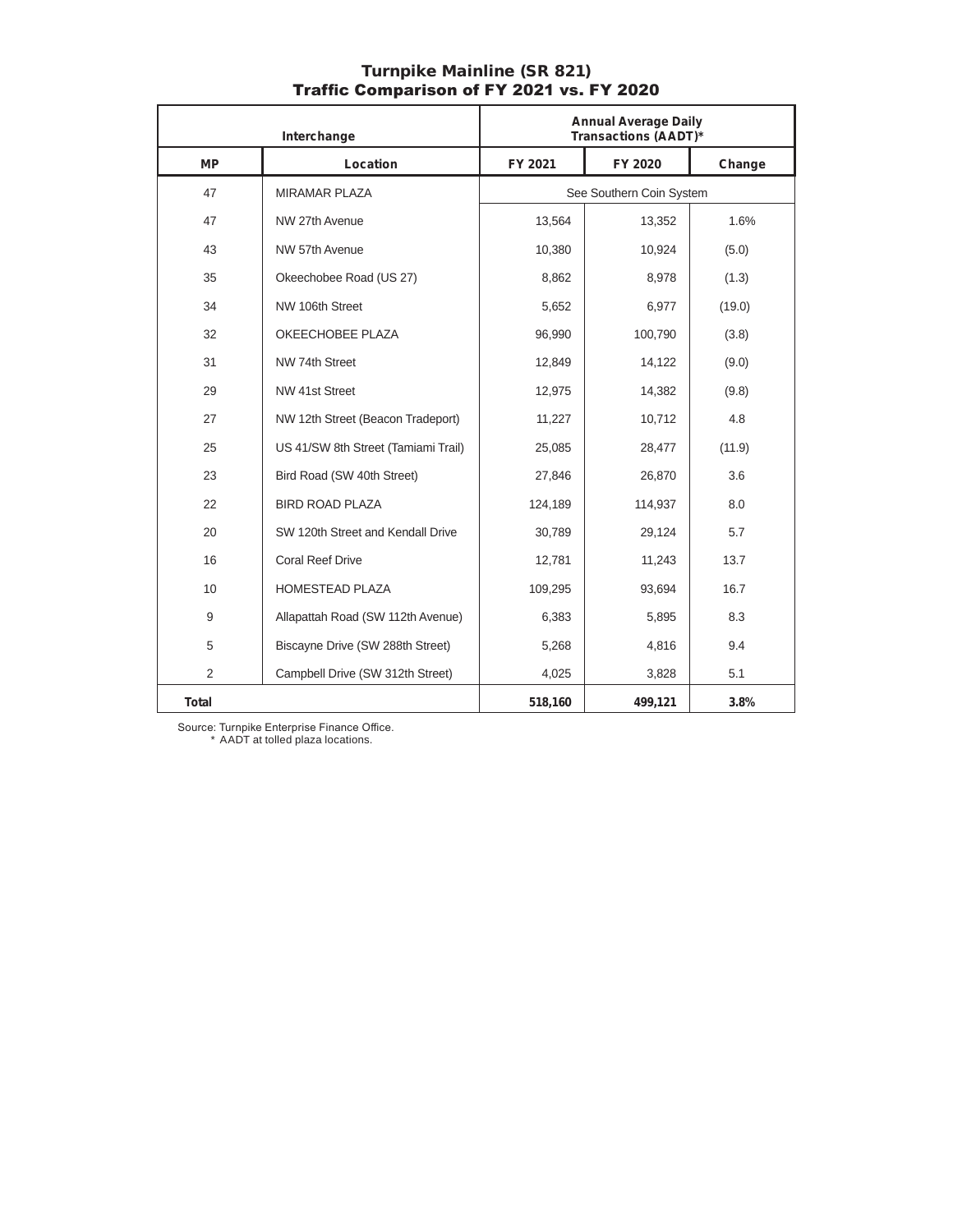# Turnpike Mainline (SR 821) Quarterly Revenue Results FY 2021 vs. FY 2020

|                      |               |               | Variance      |            |
|----------------------|---------------|---------------|---------------|------------|
| <b>Months</b>        | FY 2021       | FY 2020       | Amount        | Change     |
| July                 | \$12,087,305  | \$14,632,450  | (\$2,545,145) | $(17.4\%)$ |
| August               | 12,465,500    | 14,724,566    | (2,259,066)   | (15.3)     |
| September            | 12,527,349    | 12.288.544    | 238,805       | 1.9        |
| 1st Quarter Subtotal | 37,080,154    | 41,645,560    | (4,565,406)   | (11.0)     |
| October              | 13,486,634    | 15,156,920    | (1,670,286)   | (11.0)     |
| November             | 12,765,454    | 14,620,998    | (1,855,544)   | (12.7)     |
| December             | 13,771,582    | 14,994,399    | (1,222,817)   | (8.2)      |
| 2nd Quarter Subtotal | 40,023,670    | 44,772,317    | (4,748,647)   | (10.6)     |
| January              | 13,221,615    | 14,440,053    | (1,218,438)   | (8.4)      |
| February             | 12,878,793    | 14,182,910    | (1,304,117)   | (9.2)      |
| March                | 15,130,026    | 11,799,314    | 3,330,712     | 28.2       |
| 3rd Quarter Subtotal | 41,230,434    | 40,422,277    | 808,157       | 2.0        |
| April                | 14,792,265    | 7,189,067     | 7,603,198     | 105.8      |
| May                  | 15,092,763    | 9,400,082     | 5,692,681     | 60.6       |
| June                 | 14,895,871    | 10,658,251    | 4,237,620     | 39.8       |
| 4th Quarter Subtotal | 44,780,899    | 27,247,400    | 17,533,499    | 64.3       |
| <b>Annual Total</b>  | \$163,115,157 | \$154,087,554 | \$9,027,603   | 5.9%       |

Source: Turnpike Enterprise Finance Office.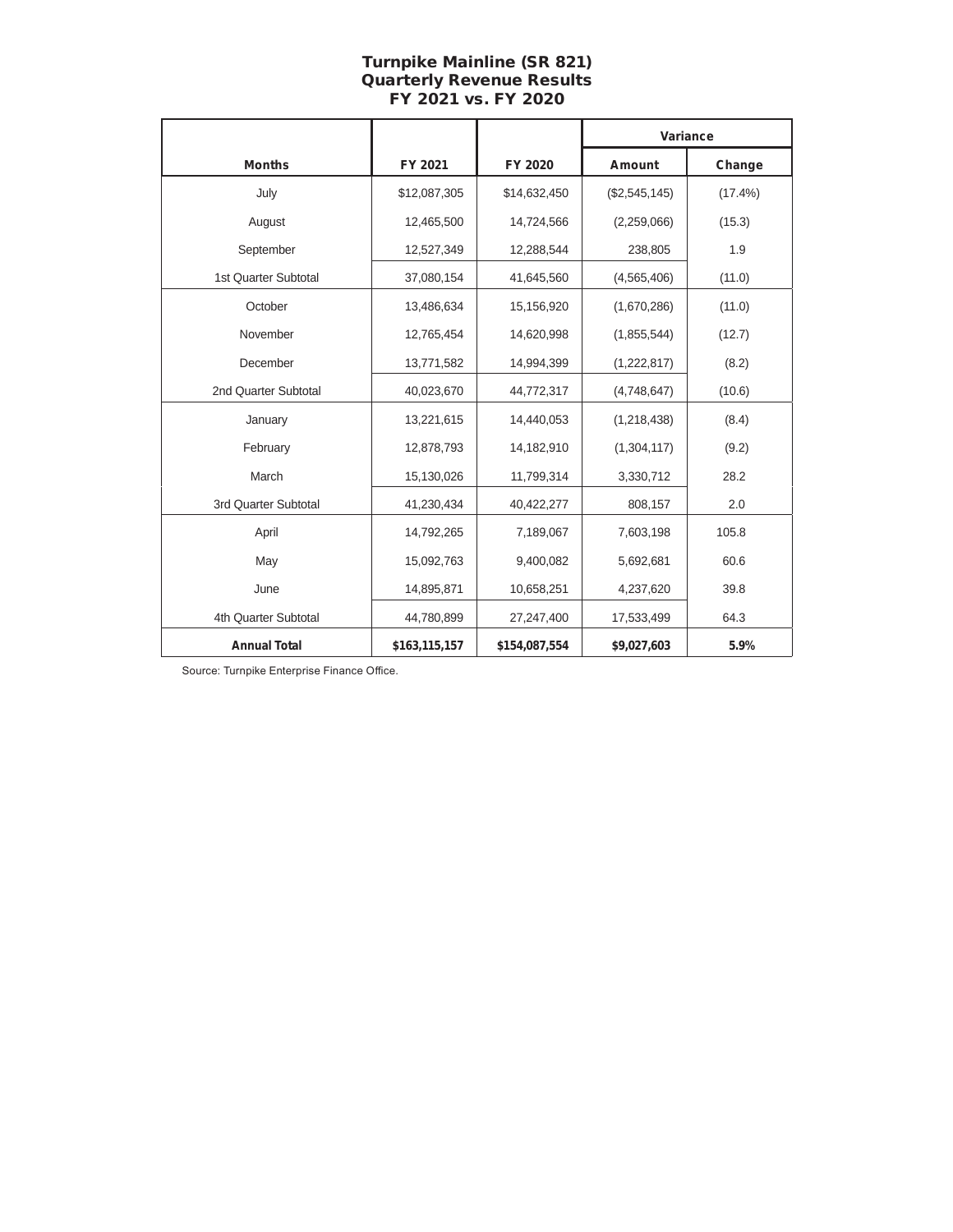| Interchange  |                                | <b>Annual Average Daily</b><br>Transactions (AADT)* |         |           |
|--------------|--------------------------------|-----------------------------------------------------|---------|-----------|
| <b>MP</b>    | Location                       | FY 2021                                             | FY 2020 | Change    |
| 86           | Boynton Beach Boulevard        | 16,327                                              | 16,960  | $(3.7\%)$ |
| 81           | Delray Beach (Atlantic Avenue) | 13,507                                              | 14,099  | (4.2)     |
| 75           | Boca Raton (Glades Road)       | 16,129                                              | 18,071  | (10.7)    |
| 69           | Sample Road                    | 8,215                                               | 8,496   | (3.3)     |
| 67           | Coconut Creek Parkway          | 11,640                                              | 12,720  | (8.5)     |
| 65           | POMPANO BEACH PLAZA            | 105,331                                             | 105,692 | (0.3)     |
| 62           | <b>Commercial Boulevard</b>    | 29,221                                              | 29,429  | (0.7)     |
| 58           | Sunrise Boulevard              | 21,872                                              | 20,519  | 6.6       |
| 53           | <b>Griffin Road</b>            | 15,670                                              | 16,150  | (3.0)     |
| 49           | Hollywood Boulevard            | 23,635                                              | 23,970  | (1.4)     |
| 47           | County Line Road               | 4,809                                               | 4,774   | 0.7       |
| 47           | NW 27th Avenue                 | 3,063                                               | 3,295   | (7.0)     |
| 47           | <b>MIRAMAR PLAZA</b>           | 44,983                                              | 42,499  | 5.8       |
| 2X           | Dolphin Center                 | 10,858                                              | 10,936  | (0.7)     |
| 0X           | <b>GOLDEN GLADES PLAZA</b>     | 96,771                                              | 92,584  | 4.5       |
| <b>Total</b> |                                | 422,031                                             | 420,193 | 0.4%      |

#### Southern Coin System Traffic Comparison of FY 2021 vs. FY 2020

Source: Turnpike Enterprise Finance Office.

\* AADT at tolled plaza locations.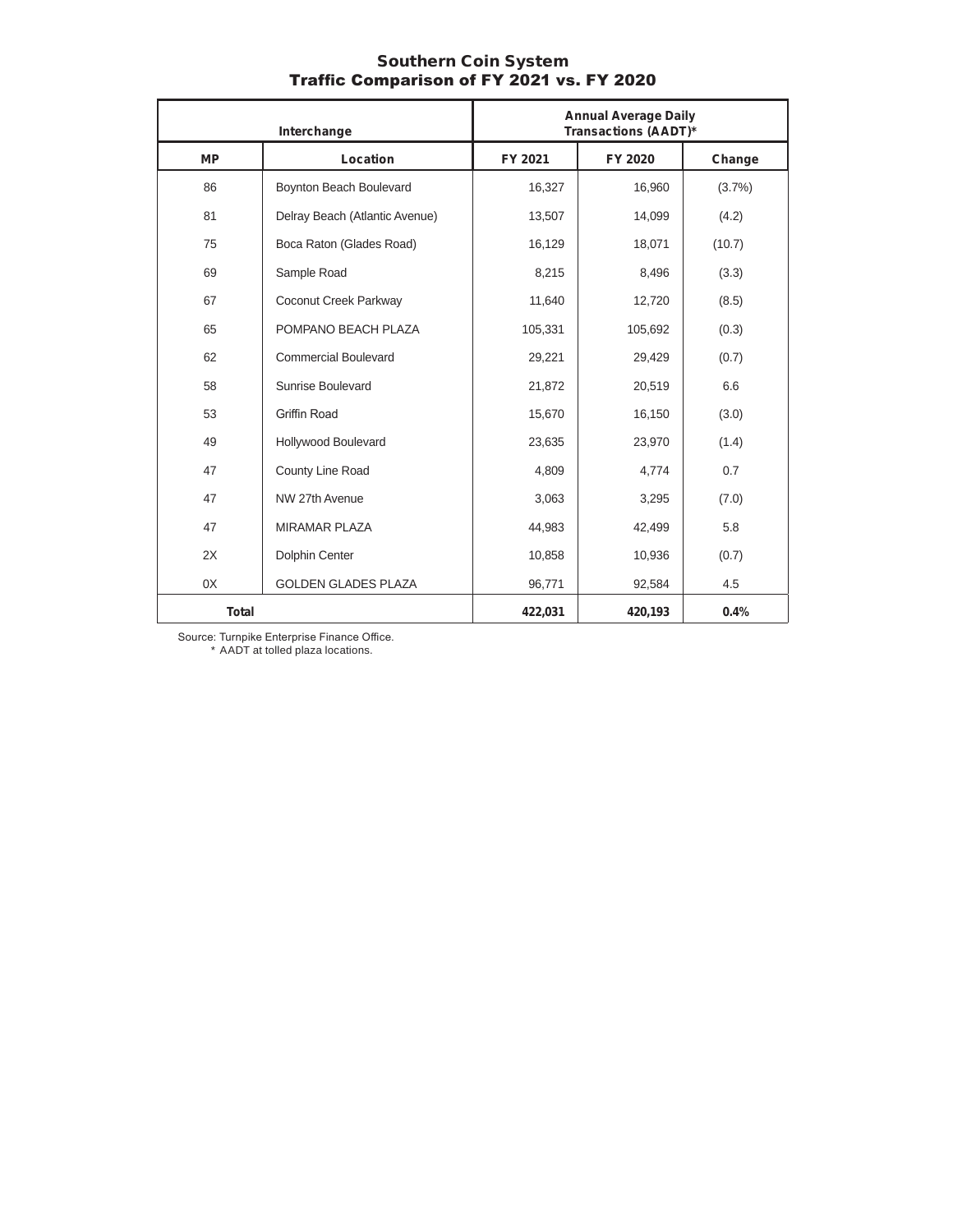# Southern Coin System Quarterly Revenue Results FY 2021 vs. FY 2020

|                      |               |               | Variance      |         |
|----------------------|---------------|---------------|---------------|---------|
| <b>Months</b>        | FY 2021       | FY 2020       | Amount        | Change  |
| July                 | \$9,853,858   | \$12,508,639  | (\$2,654,781) | (21.2%) |
| August               | 10,162,007    | 12,574,004    | (2,411,997)   | (19.2)  |
| September            | 10,212,418    | 10,483,518    | (271, 100)    | (2.6)   |
| Lantana Adjustment * | 5,241,340     | 6,336,891     | (1,095,551)   | (17.3)  |
| 1st Quarter Subtotal | 35,469,623    | 41,903,052    | (6,433,429)   | (15.4)  |
| October              | 10,994,441    | 12,932,310    | (1,937,869)   | (15.0)  |
| November             | 10,406,451    | 12,480,051    | (2,073,600)   | (16.6)  |
| December             | 11,226,559    | 12,806,106    | (1,579,547)   | (12.3)  |
| Lantana Adjustment * | 5,796,907     | 6,723,379     | (926, 472)    | (13.8)  |
| 2nd Quarter Subtotal | 38,424,358    | 44,941,846    | (6, 517, 488) | (14.5)  |
| January              | 10,778,426    | 12,339,864    | (1,561,438)   | (12.7)  |
| February             | 10,498,899    | 12,115,935    | (1,617,036)   | (13.3)  |
| March                | 12,334,561    | 10,068,092    | 2,266,469     | 22.5    |
| Lantana Adjustment * | 6,036,163     | 6,137,223     | (101,060)     | (1.6)   |
| 3rd Quarter Subtotal | 39,648,049    | 40,661,114    | (1,013,065)   | (2.5)   |
| April                | 12,059,455    | 6,109,427     | 5,950,028     | 97.4    |
| May                  | 12,304,910    | 7,998,761     | 4,306,149     | 53.8    |
| June                 | 12,145,070    | 9,121,218     | 3,023,852     | 33.2    |
| Lantana Adjustment * | 6,619,661     | 3,873,948     | 2,745,713     | 70.9    |
| 4th Quarter Subtotal | 43,129,096    | 27,103,354    | 16,025,742    | 59.1    |
| <b>Annual Total</b>  | \$156,671,126 | \$154,609,366 | \$2,061,760   | 1.3%    |

Source: Turnpike Enterprise Finance Office.

\* Amount based on actual two-way revenue traffic at the plaza multiplied by an average adjustment rate.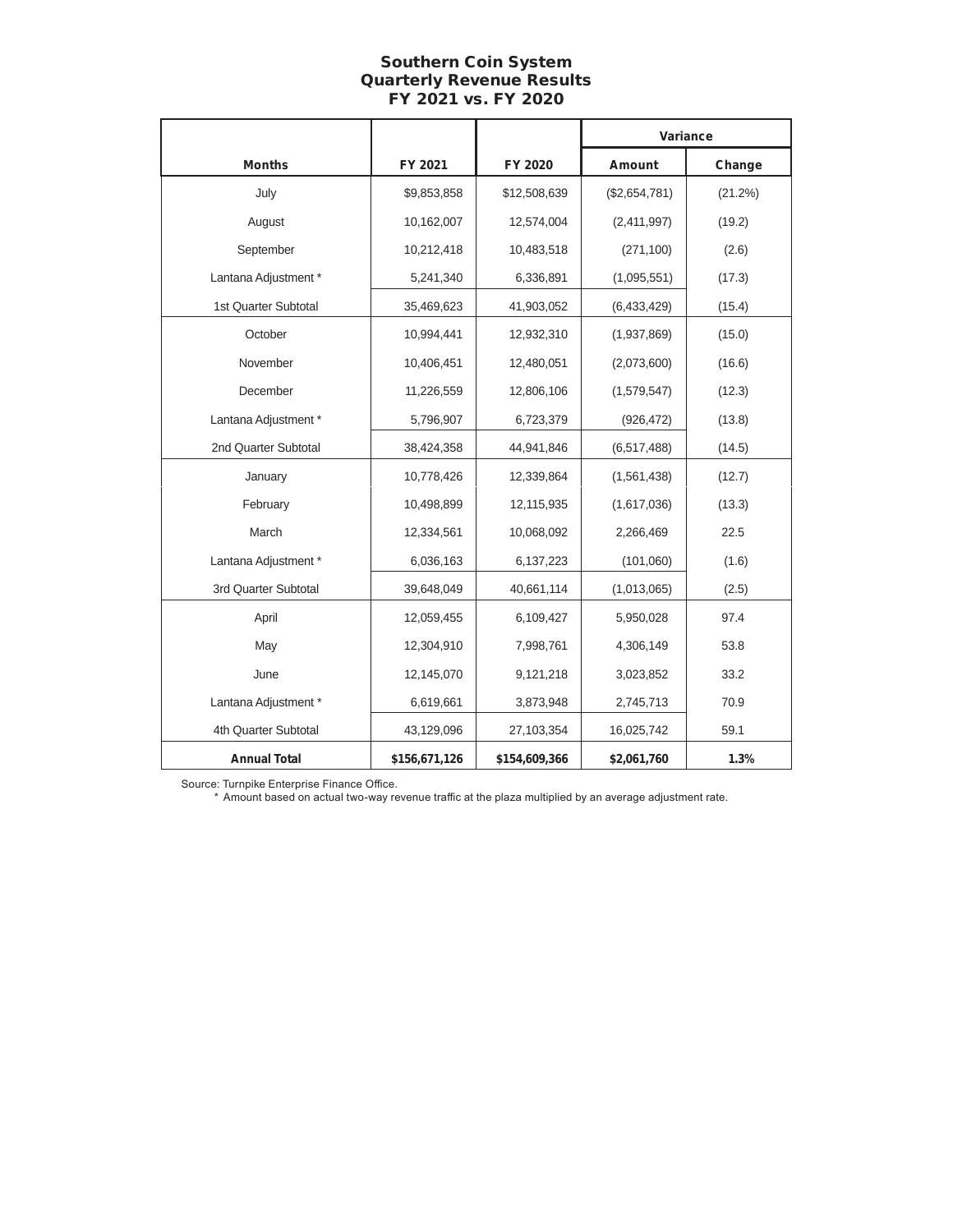|              | Interchange                               |         | <b>Annual Average Daily</b><br>Transactions (AADT)* |        |
|--------------|-------------------------------------------|---------|-----------------------------------------------------|--------|
| <b>MP</b>    | Location                                  | FY 2021 | FY 2020                                             | Change |
| 236          | <b>THREE LAKES PLAZA</b>                  | 14,954  | 14,288                                              | 4.7%   |
| 193          | Yeehaw Junction                           | 4,332   | 3,961                                               | 9.4    |
| 152          | Fort Pierce                               | 9,470   | 9,205                                               | 2.9    |
| 142          | Port St. Lucie                            | 6,454   | 6,314                                               | 2.2    |
| 138          | <b>Becker Road</b>                        | 3,349   | 3,158                                               | 6.0    |
| 133          | <b>Stuart</b>                             | 6,325   | 6,172                                               | 2.5    |
| 116          | Jupiter                                   | 10,892  | 10,721                                              | 1.6    |
| 109          | Palm Beach Gardens (PGA Boulevard)        | 6,786   | 7,177                                               | (5.4)  |
| 107          | SR 710                                    | 7,405   | 7,295                                               | 1.5    |
| 99           | West Palm Beach (Okeechobee<br>Boulevard) | 7,903   | 7,970                                               | (0.8)  |
| 98           | Jog Road                                  | 2,794   | 2,725                                               | 2.5    |
| 97           | SR 80 (Southern Boulevard)                | 12,794  | 12,616                                              | 1.4    |
| 93           | Lake Worth                                | 12,175  | 12,238                                              | (0.5)  |
| 88           | <b>LANTANA PLAZA</b>                      | 36,383  | 36,025                                              | 1.0    |
| <b>Total</b> |                                           | 142,018 | 139,866                                             | 1.5%   |

#### Ticket System Traffic Comparison of FY 2021 vs. FY 2020

Source: Turnpike Enterprise Finance Office. \* AADT based on paying transactions.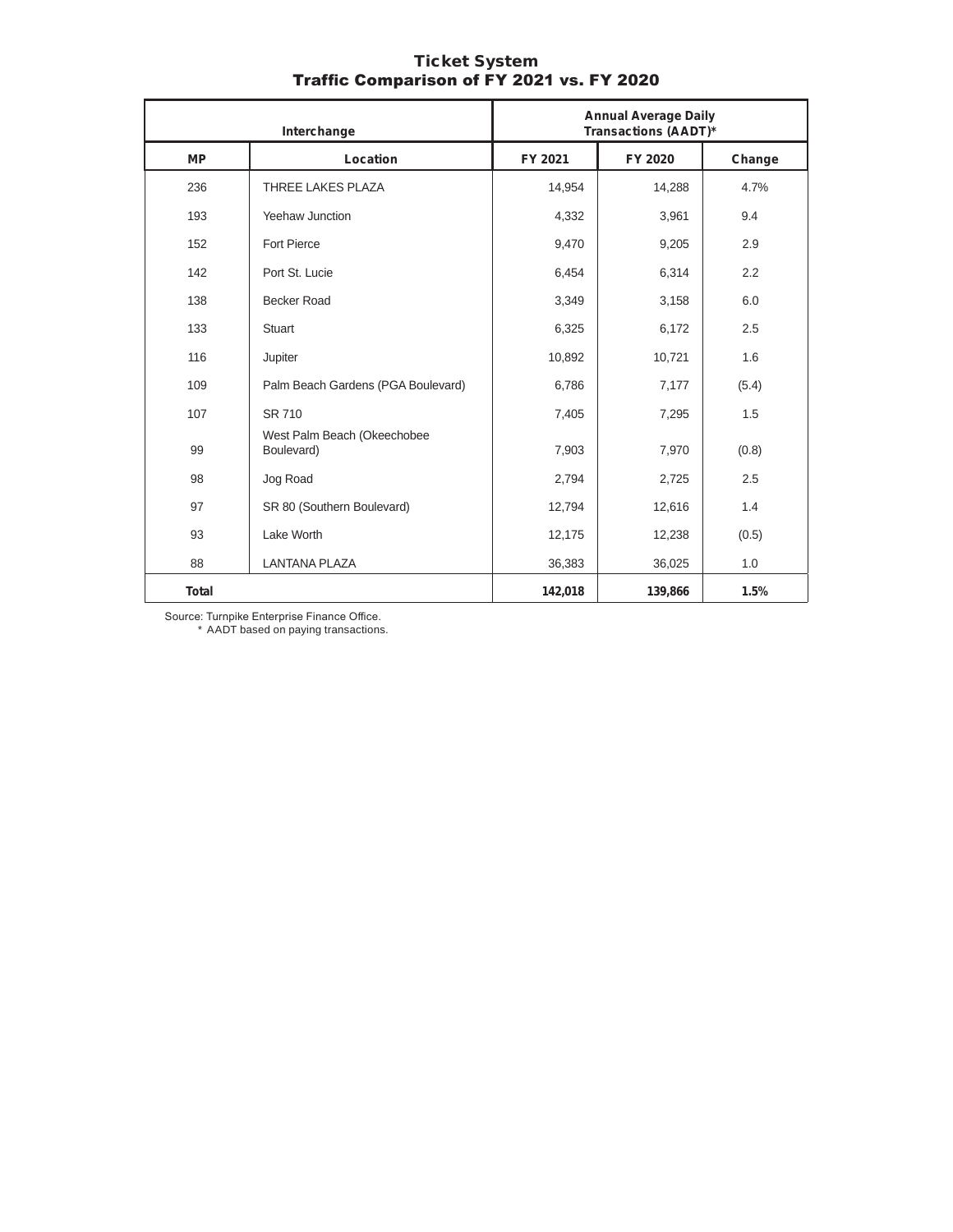## Ticket System Quarterly Revenue Results FY 2021 vs. FY 2020

|                          |               |               | Variance      |            |
|--------------------------|---------------|---------------|---------------|------------|
| <b>Months</b>            | FY 2021       | FY 2020       | <b>Amount</b> | Change     |
| July                     | \$15,707,106  | \$19,624,163  | (\$3,917,057) | $(20.0\%)$ |
| August                   | 15,895,293    | 19,189,907    | (3,294,614)   | (17.2)     |
| September                | 15,945,473    | 15,698,112    | 247,361       | 1.6        |
| Lantana Adjustment*      | (5,241,340)   | (6,336,891)   | 1,095,551     | 17.3       |
| Three Lakes Adjustment** | (3,514,551)   | (4,229,977)   | 715,426       | 16.9       |
| 1st Quarter Subtotal     | 38,791,981    | 43,945,314    | (5, 153, 333) | (11.7)     |
| October                  | 17,158,674    | 19,438,101    | (2,279,427)   | (11.7)     |
| November                 | 16,409,698    | 18,956,759    | (2,547,061)   | (13.4)     |
| December                 | 17,803,270    | 19,717,960    | (1,914,690)   | (9.7)      |
| Lantana Adjustment*      | (5,796,907)   | (6,723,379)   | 926,472       | 13.8       |
| Three Lakes Adjustment** | (3,910,626)   | (4,533,995)   | 623,369       | 13.7       |
| 2nd Quarter Subtotal     | 41,664,109    | 46,855,446    | (5, 191, 337) | (11.1)     |
| January                  | 16,727,493    | 18,868,170    | (2, 140, 677) | (11.3)     |
| February                 | 15,937,099    | 18,460,696    | (2,523,597)   | (13.7)     |
| March                    | 18,965,952    | 14,889,903    | 4,076,049     | 27.4       |
| Lantana Adjustment*      | (6,036,163)   | (6, 137, 223) | 101,060       | 1.6        |
| Three Lakes Adjustment** | (3,900,404)   | (3,955,120)   | 54,716        | 1.4        |
| 3rd Quarter Subtotal     | 41,693,977    | 42,126,426    | (432, 449)    | 1.0        |
| April                    | 18,584,063    | 8,035,092     | 10,548,971    | 131.3      |
| May                      | 18,838,407    | 10,695,862    | 8,142,545     | 76.1       |
| June                     | 18,519,920    | 13,756,771    | 4,763,149     | 34.6       |
| Lantana Adjustment*      | (6,619,661)   | (3,873,948)   | (2,745,713)   | (70.9)     |
| Three Lakes Adjustment** | (4,584,412)   | (2, 416, 474) | (2, 167, 938) | (89.7)     |
| 4th Quarter Subtotal     | 44,738,317    | 26,197,303    | 18,541,014    | 70.8       |
| <b>Annual Total</b>      | \$166,888,384 | \$159,124,489 | \$7,763,895   | 4.9%       |

Source: Turnpike Enterprise Finance Office.

\* Allocated to Southern Coin System. Amount based on actual two-way revenue traffic at the plaza multiplied by an average adjustment rate.

\*\* Allocated to Northern Coin System. Amount based on actual two-way revenue traffic at the plaza multiplied by an average adjustment rate.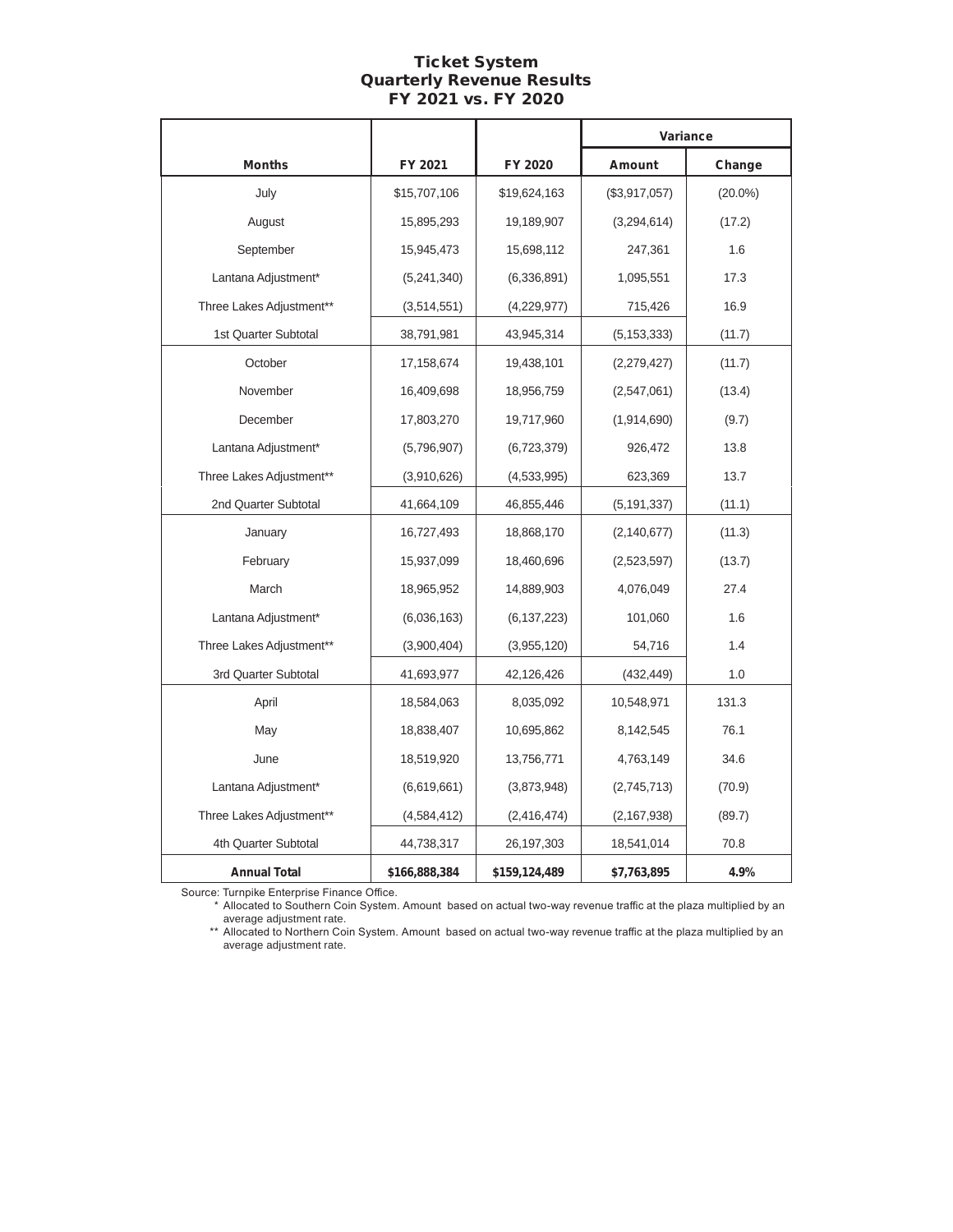#### Northern Coin System Traffic Comparison of FY 2021 vs. FY 2020

| Interchange  |                       | <b>Annual Average Daily</b><br>Transactions (AADT)* |         |        |
|--------------|-----------------------|-----------------------------------------------------|---------|--------|
| <b>MP</b>    | Location              | FY 2021                                             | FY 2020 | Change |
| 296          | <b>CR 470</b>         | 1,958                                               | 1,679   | 16.6%  |
| 289          | US 27/Leesburg North  | 6,092                                               | 5,661   | 7.6    |
| 288          | <b>LEESBURG PLAZA</b> | 44.005                                              | 41,312  | 6.5    |
| 285          | US 27/Leesburg South  | 12,468                                              | 12,044  | 3.5    |
| 278          | Minneola (Hancock Rd) | 9,608                                               | 8,936   | 7.5    |
| 272          | SR 50                 | 36,357                                              | 35,641  | 2.0    |
| 259          | Orlando/I-4           | 29,983                                              | 29,059  | 3.2    |
| 251          | Consulate Drive       | 9,605                                               | 9,576   | 0.3    |
| 254          | Orlando South         | 30,351                                              | 32,971  | (7.9)  |
| 251          | SR 417/Northbound-on  | 10,345                                              | 9,923   | 4.3    |
| 249          | Osceola Parkway       | 22,241                                              | 21,112  | 5.3    |
| 244          | Kissimmee/St. Cloud   | 21,854                                              | 19,305  | 13.2   |
| 240          | Kissimmee Park Road   | 17,239                                              | 16,526  | 4.3    |
| <b>Total</b> |                       | 252,105                                             | 243,745 | 3.4%   |

Source: Turnpike Enterprise Finance Office.

\* AADT at tolled plaza locations.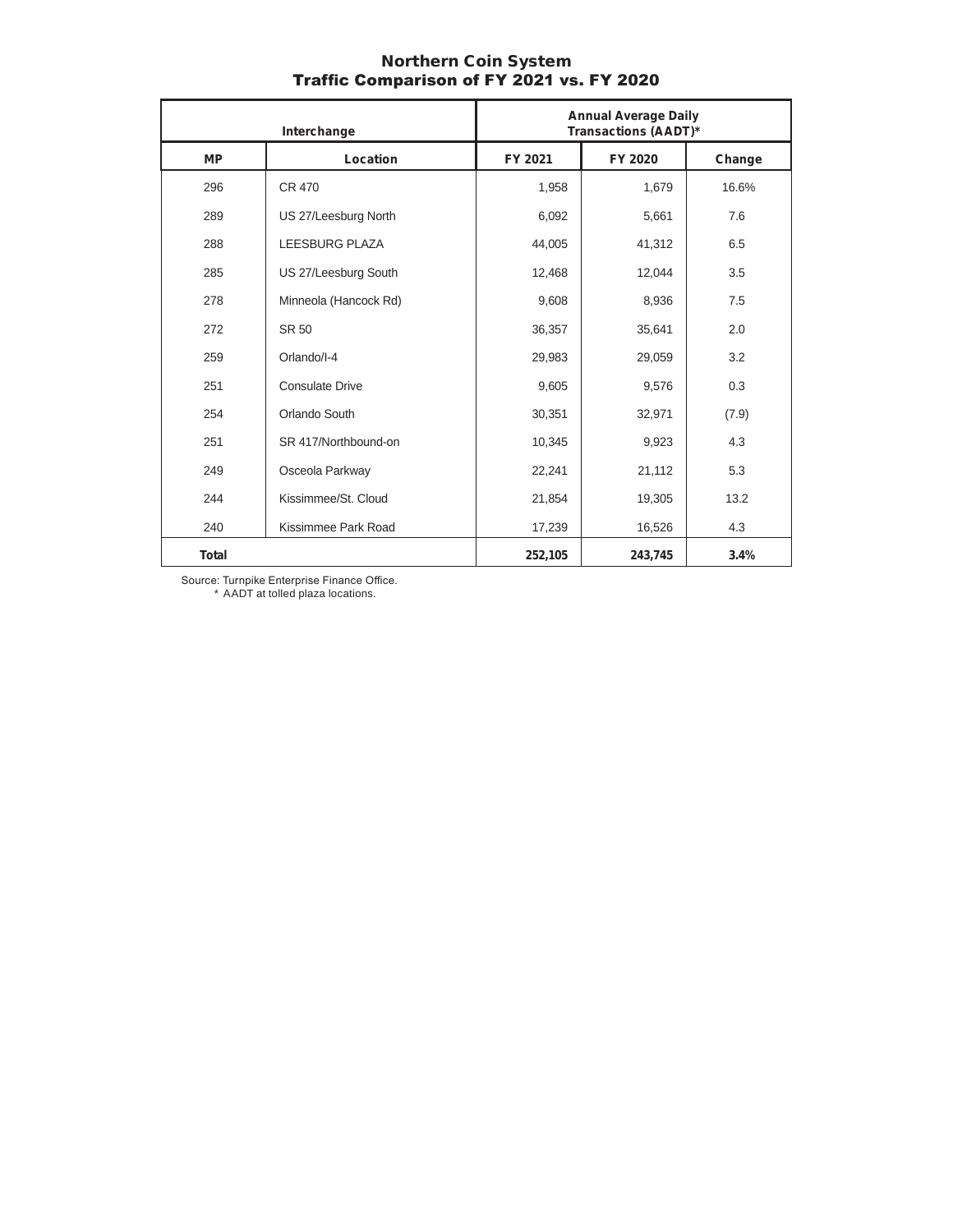# Northern Coin System Quarterly Revenue Results FY 2021 vs. FY 2020

|                          |               |               | Variance      |         |
|--------------------------|---------------|---------------|---------------|---------|
| <b>Months</b>            | FY 2021       | FY 2020       | Amount        | Change  |
| July                     | \$10,259,660  | \$13,595,129  | (\$3,335,469) | (24.5%) |
| August                   | 10,488,092    | 13,248,827    | (2,760,735)   | (20.8)  |
| September                | 10,531,711    | 10,812,265    | (280, 554)    | (2.6)   |
| Three Lakes Adjustment * | 3,514,551     | 4,229,977     | (715, 426)    | (16.9)  |
| 1st Quarter Subtotal     | 34,794,014    | 41,886,198    | (7,092,184)   | (16.9)  |
| October                  | 11,336,179    | 13,394,728    | (2,058,549)   | (15.4)  |
| November                 | 10,773,543    | 13,080,561    | (2,307,018)   | (17.6)  |
| December                 | 11,646,335    | 13,628,947    | (1,982,612)   | (14.5)  |
| Three Lakes Adjustment * | 3,910,626     | 4,533,995     | (623, 369)    | (13.7)  |
| 2nd Quarter Subtotal     | 37,666,683    | 44,638,231    | (6,971,548)   | (15.6)  |
| January                  | 11,088,584    | 13,028,554    | (1,939,970)   | (14.9)  |
| February                 | 10,698,771    | 12,741,934    | (2,043,163)   | (16.0)  |
| March                    | 12,657,590    | 10,238,059    | 2,419,531     | 23.6    |
| Three Lakes Adjustment * | 3,900,404     | 3,955,120     | (54, 716)     | (1.4)   |
| 3rd Quarter Subtotal     | 38,345,349    | 39,963,667    | (1,618,318)   | (4.0)   |
| April                    | 12,398,419    | 5,434,893     | 6,963,526     | 128.1   |
| May                      | 12,638,126    | 7,251,457     | 5,386,669     | 74.3    |
| June                     | 12,485,177    | 9,479,794     | 3,005,383     | 31.7    |
| Three Lakes Adjustment * | 4,584,412     | 2,416,474     | 2,167,938     | 89.7    |
| 4th Quarter Subtotal     | 42,106,134    | 24,582,618    | 17,523,516    | 71.3    |
| <b>Annual Total</b>      | \$152,912,180 | \$151,070,714 | \$1,841,466   | 1.2%    |

Source: Turnpike Enterprise Finance Office.

\* Amount based on actual two-way revenue traffic at the plaza multiplied by an average adjustment rate.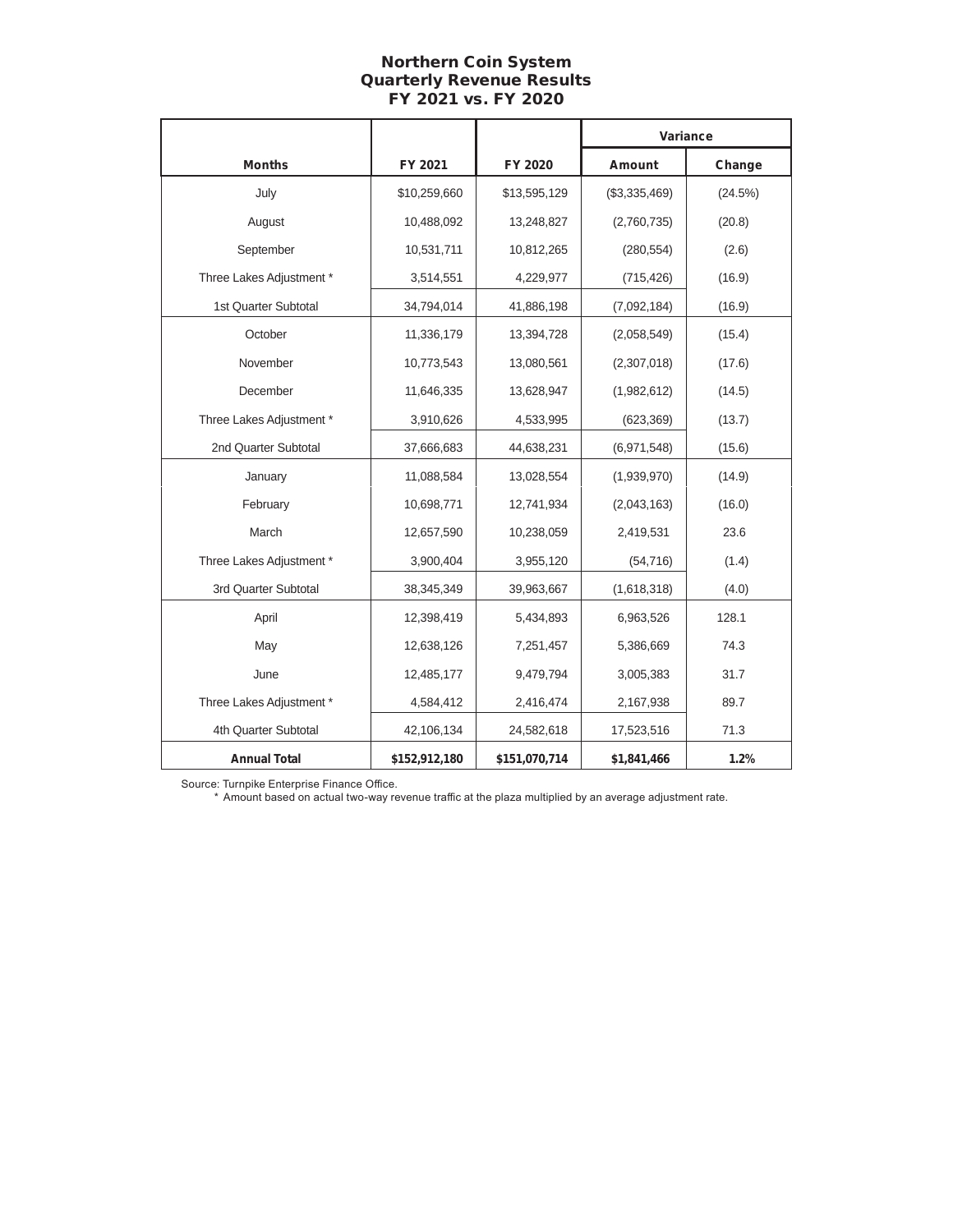### Beachline West Expressway Comparison of Daily Transactions by Month FY 2021 vs. FY 2020

|              | <b>Average Daily Transactions</b><br>$(ADT)^*$ |         |         |
|--------------|------------------------------------------------|---------|---------|
| <b>Month</b> | FY 2021                                        | FY 2020 | Change  |
| July         | 57,965                                         | 99,126  | (41.5%) |
| August       | 59,338                                         | 98,054  | (39.5)  |
| September    | 62,821                                         | 92,806  | (32.3)  |
| October      | 67,290                                         | 105,428 | (36.2)  |
| November     | 67,843                                         | 104,903 | (35.3)  |
| December     | 71,208                                         | 103,470 | (31.2)  |
| January      | 67,363                                         | 104,126 | (35.3)  |
| February     | 75,711                                         | 108,115 | (30.0)  |
| March        | 88,217                                         | 71,604  | 23.2    |
| April        | 88,126                                         | 29,830  | 195.4   |
| May          | 90,211                                         | 42,765  | 110.9   |
| June         | 92,867                                         | 55,619  | 67.0    |
| <b>AADT</b>  | 74,025                                         | 84,677  | (12.6%) |

Source: Turnpike Enterprise Finance Office. \* ADT at tolled plaza location.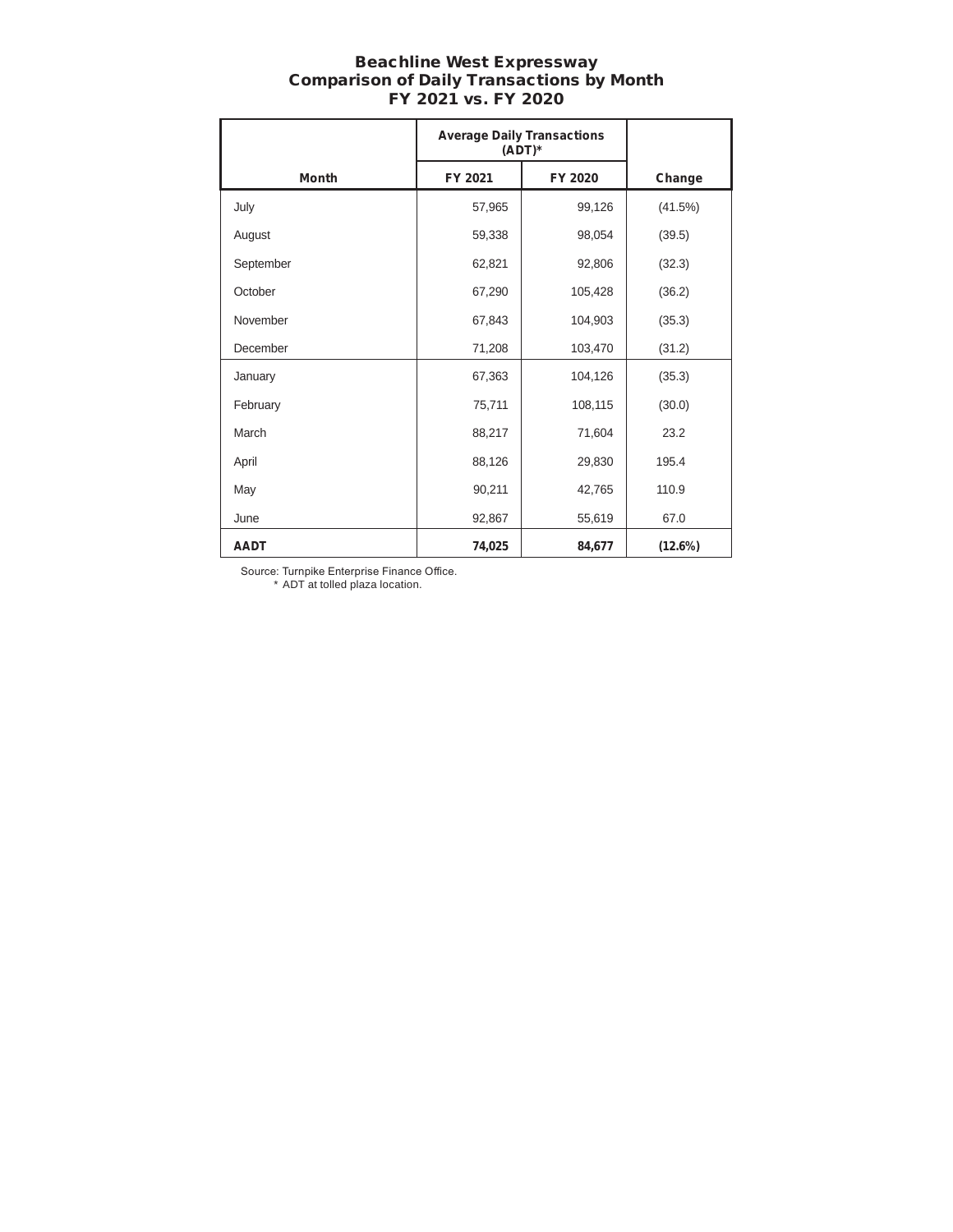# Beachline West Expressway Quarterly Revenue Results FY 2021 vs. FY 2020

|                      |              |              | Variance    |            |
|----------------------|--------------|--------------|-------------|------------|
| <b>Months</b>        | FY 2021      | FY 2020      | Amount      | Change     |
| July                 | \$1,766,379  | \$2,423,900  | (\$657,521) | $(27.1\%)$ |
| August               | 1,792,362    | 2,365,364    | (573,002)   | (24.2)     |
| September            | 1,798,507    | 1,935,193    | (136, 686)  | (7.1)      |
| 1st Quarter Subtotal | 5,357,248    | 6,724,457    | (1,367,209) | (20.3)     |
| October              | 1,935,499    | 2,397,014    | (461, 515)  | (19.3)     |
| November             | 1,847,747    | 2,339,432    | (491, 685)  | (21.0)     |
| December             | 2,002,592    | 2,435,034    | (432, 442)  | (17.8)     |
| 2nd Quarter Subtotal | 5,785,838    | 7,171,480    | (1,385,642) | (19.3)     |
| January              | 1,888,647    | 2,317,210    | (428, 563)  | (18.5)     |
| February             | 1,805,676    | 2,269,380    | (463, 704)  | (20.4)     |
| March                | 2,145,750    | 1,826,492    | 319,258     | 17.5       |
| 3rd Quarter Subtotal | 5,840,073    | 6,413,082    | (573,009)   | (8.9)      |
| April                | 2,102,577    | 975,609      | 1,126,968   | 115.5      |
| May                  | 2,135,102    | 1,293,932    | 841,170     | 65.0       |
| June                 | 2,102,516    | 1,667,742    | 434,774     | 26.1       |
| 4th Quarter Subtotal | 6,340,195    | 3,937,283    | 2,402,912   | 61.0       |
| <b>Annual Total</b>  | \$23,323,354 | \$24,246,302 | (\$922,948) | (3.8%)     |

Source: Turnpike Enterprise Finance Office.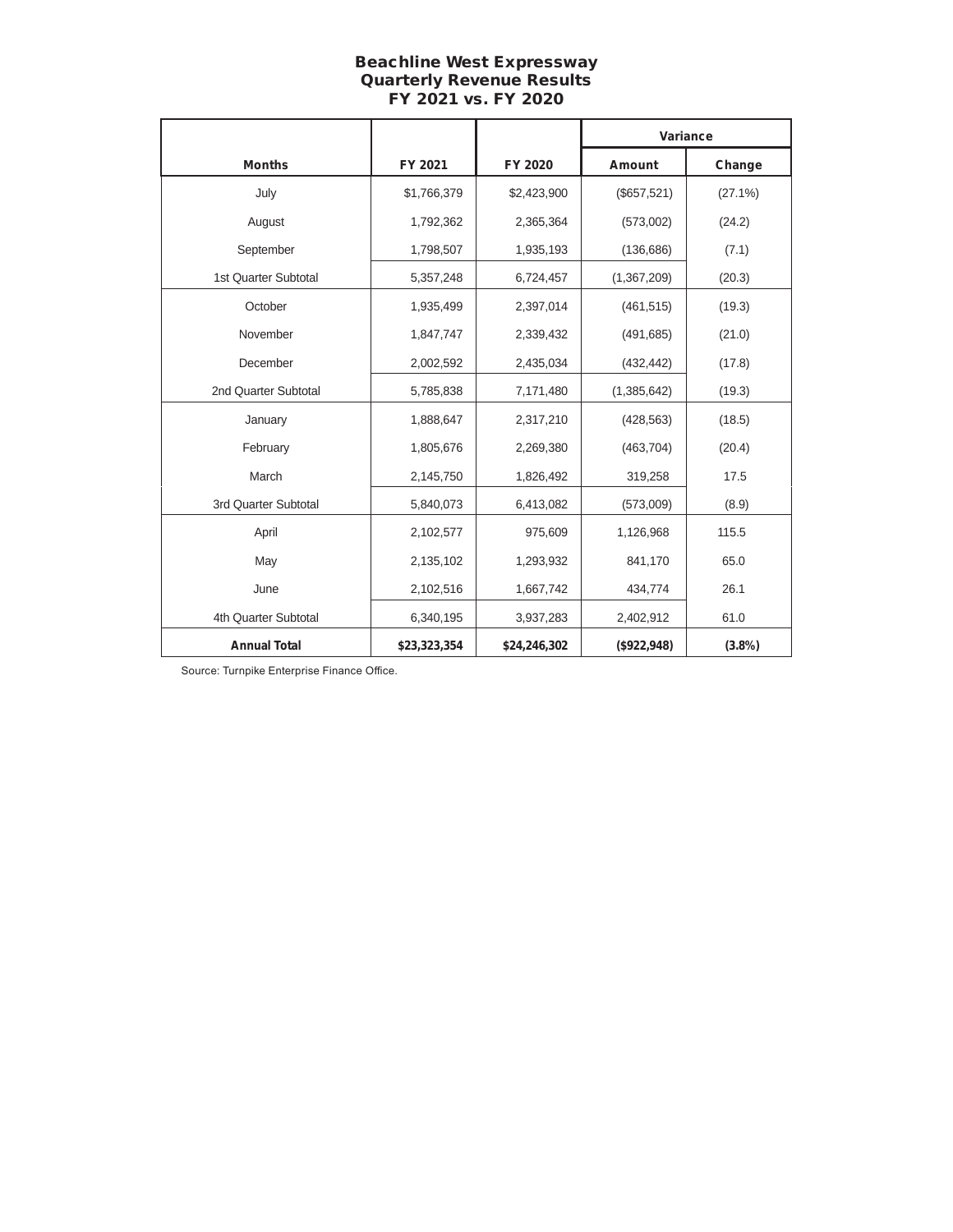#### Mainline Seasonal Traffic Variation FY 2021

|                  | <b>Seasonal Factor*</b>              |                                |                                |                                |                                     |
|------------------|--------------------------------------|--------------------------------|--------------------------------|--------------------------------|-------------------------------------|
| <b>Month</b>     | <b>Turnpike Mainline</b><br>(SR 821) | <b>Southern Coin</b><br>System | <b>Ticket</b><br><b>System</b> | <b>Northern Coin</b><br>System | <b>Beachline West</b><br>Expressway |
| <b>July 2020</b> | 0.84                                 | 0.85                           | 0.88                           | 0.86                           | 0.78                                |
| August           | 0.88                                 | 0.88                           | 0.89                           | 0.88                           | 0.80                                |
| September        | 0.92                                 | 0.92                           | 0.92                           | 0.91                           | 0.85                                |
| October          | 0.98                                 | 0.96                           | 0.95                           | 0.95                           | 0.91                                |
| November         | 0.94                                 | 0.93                           | 0.95                           | 0.94                           | 0.92                                |
| December         | 1.00                                 | 0.99                           | 1.00                           | 0.98                           | 0.96                                |
| January 2021     | 0.97                                 | 0.98                           | 0.96                           | 0.94                           | 0.91                                |
| February         | 1.04                                 | 1.04                           | 1.03                           | 1.01                           | 1.02                                |
| March            | 1.09                                 | 1.10                           | 1.11                           | 1.12                           | 1.19                                |
| April            | 1.10                                 | 1.12                           | 1.11                           | 1.11                           | 1.19                                |
| May              | 1.11                                 | 1.11                           | 1.10                           | 1.11                           | 1.22                                |
| June             | 1.13                                 | 1.12                           | 1.11                           | 1.19                           | 1.25                                |

Source: Turnpike Enterprise Finance Office.

\* FY 2021 seasonal factors impacted by the traffic recovery from the COVID-19 pandemic.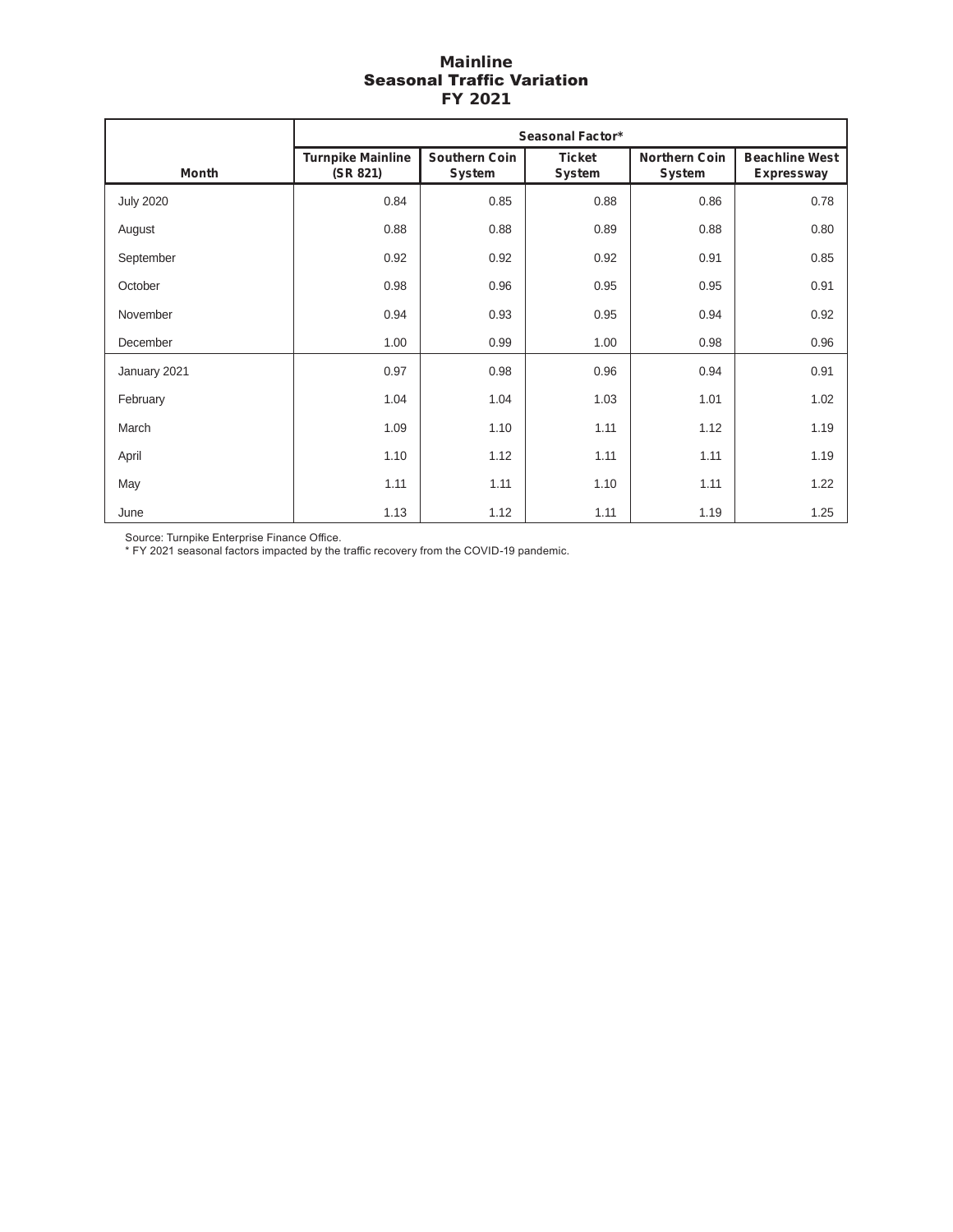# Mainline Toll Revenue Forecast (\$000) FY 2022 through FY 2032

|                       | <b>Estimated Gross Toll Revenue (\$000)</b> |                         |               |                         |                          |                                 |
|-----------------------|---------------------------------------------|-------------------------|---------------|-------------------------|--------------------------|---------------------------------|
| <b>Fiscal</b><br>Year | <b>Turnpike Mainline</b><br>(SR 821)        | <b>Southern</b><br>Coin | <b>Ticket</b> | <b>Northern</b><br>Coin | <b>Beachline</b><br>West | <b>Total</b><br><b>Mainline</b> |
| 2022                  | \$172,709                                   | \$167,993               | \$169,201     | \$164,808               | \$25,511                 | \$700,222                       |
| 2023                  | 181,386                                     | 178,576                 | 172,521       | 173,378                 | 27,552                   | 733,413                         |
| 2024                  | 187,146                                     | 186,255                 | 179,940       | 180,313                 | 29,481                   | 763,135                         |
| 2025                  | 192,949                                     | 192,774                 | 187,137       | 186,624                 | 31,397                   | 790,881                         |
| 2026                  | 200,364                                     | 198,557                 | 192,752       | 193,485                 | 32,967                   | 818,125                         |
| 2027                  | 209,480                                     | 203,720                 | 197,570       | 199,621                 | 33,956                   | 844,347                         |
| 2028                  | 216,157                                     | 208,609                 | 202,114       | 204,291                 | 34,804                   | 865,975                         |
| 2029                  | 222,620                                     | 213,199                 | 206,359       | 210,075                 | 35,605                   | 887,858                         |
| 2030                  | 228,413                                     | 217,463                 | 213,845       | 214,782                 | 36,388                   | 910,891                         |
| 2031                  | 234,041                                     | 221,377                 | 218,127       | 218,906                 | 37,116                   | 929,567                         |
| 2032                  | 239,125                                     | 224,919                 | 221,632       | 223,105                 | 37,784                   | 946,565                         |

Note: The above revenue forecasts reflect the implementation of All-Electronic Tolling on the Ticket System in the second half of FY 2022. The forecasts also include revenues from widening on the sections of the HEFT from Bird Road to SR 836 in the second quarter of FY 2022, and from SR 836 to east of I-75 in the second quarter of FY 2026. Similarly, the Northern Coin System forecast includes the widening impact from Clermont to Minneola in FY 2026, from Minneola to Leesburg North in FY 2027, and from Kissimmee Park Road to Osceola Parkway in FY 2029. Further, the Southern Coin System includes the revenue impact from additional auxiliary lane capacity from the HEFT to Griffin Road and from Sawgrass Expressway to Glades Road. Additionally, the forecasts reflect revenues from widening on the Ticket System from Boynton Beach to SR 710 in FY 2030. Further, the forecasts incorporate new interchanges opening on the HEFT at NW 170th Street in FY 2027, on the Northern Coin System at Sand Lake Road and new ramps to/from north at Leesburg South in FY 2027 and at Nolte Road in FY 2029, and on the Ticket System at Jog Road in FY 2030.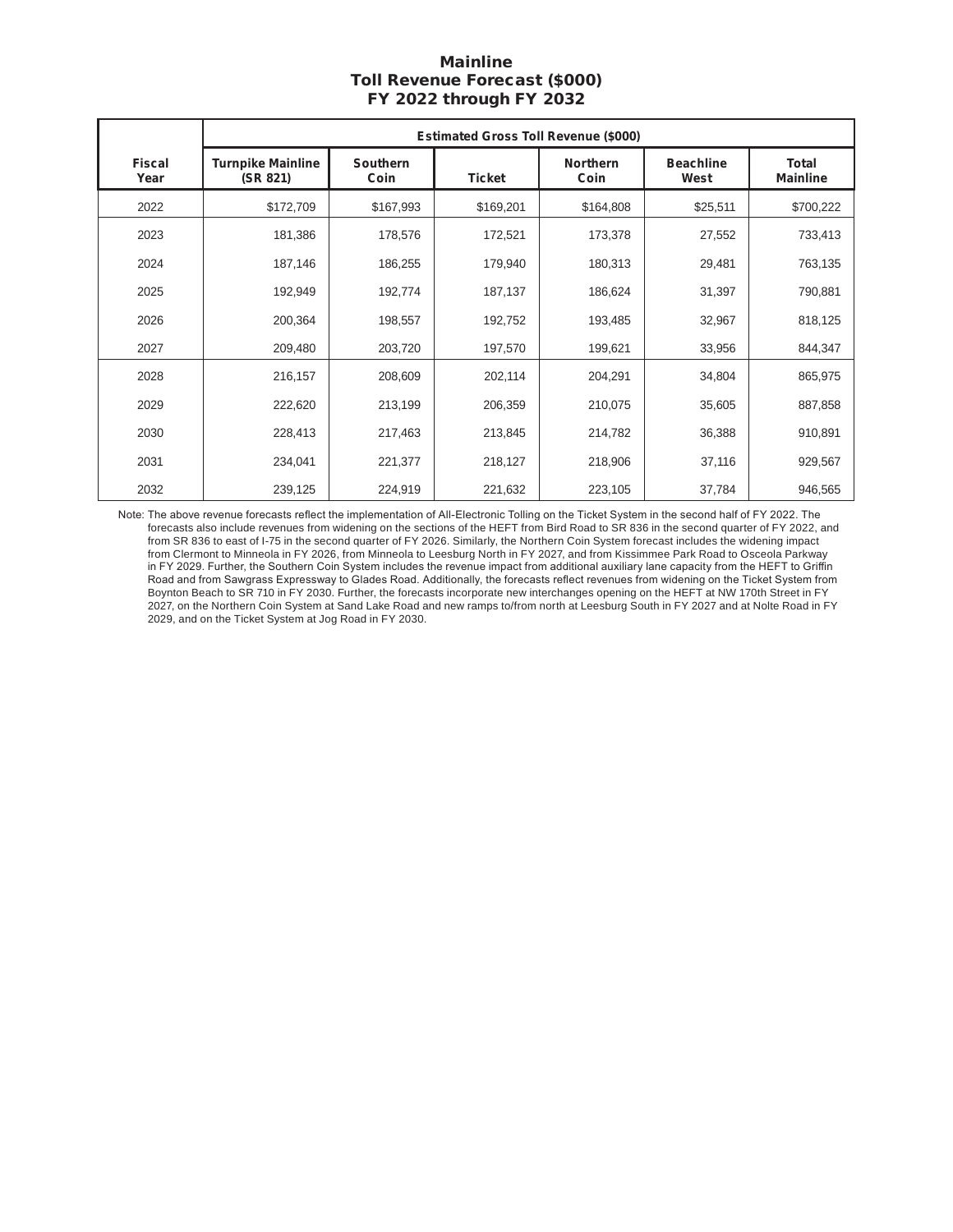## Florida's Turnpike System Customer Mix



Source: Turnpike Systemwide Customer Survey Report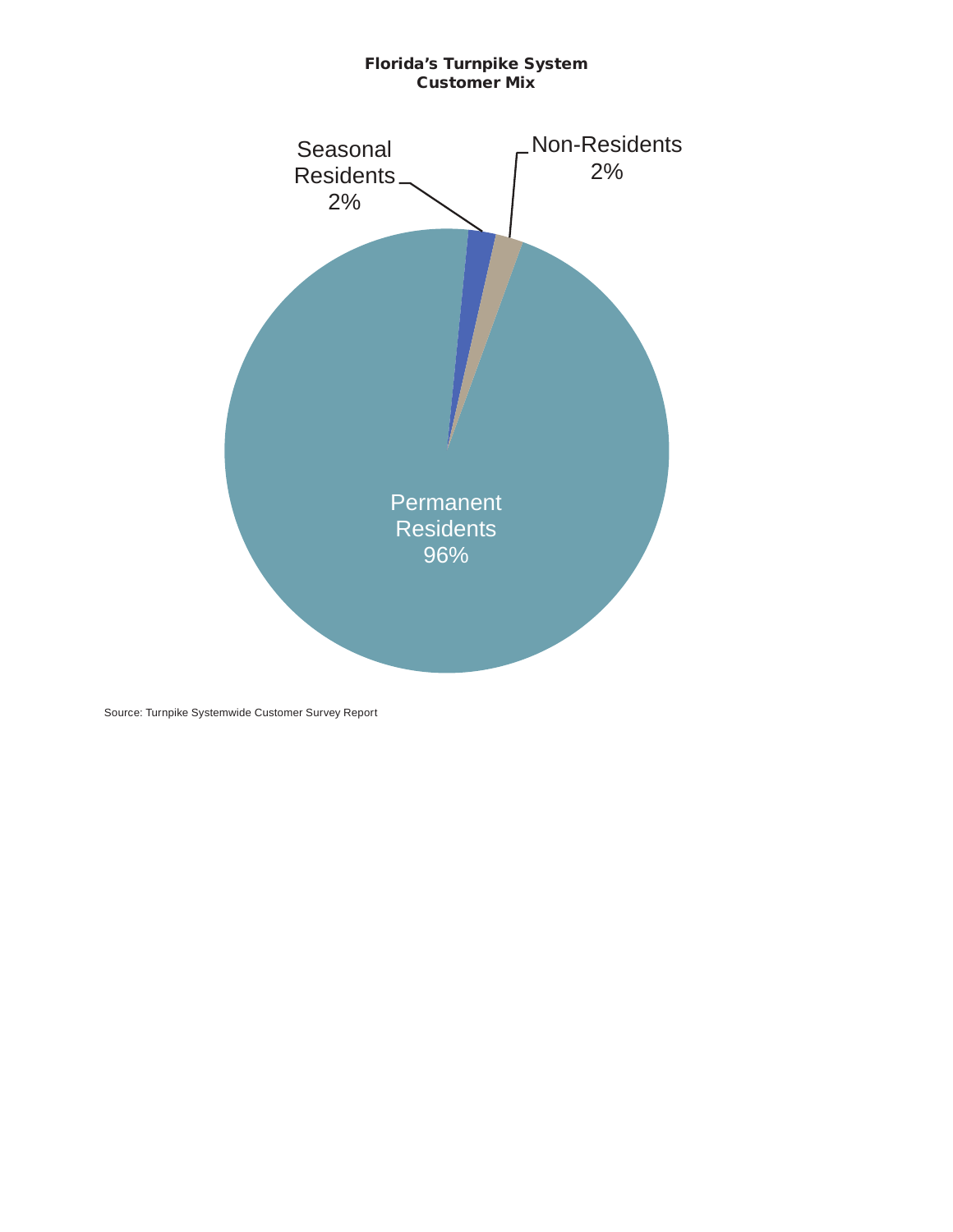# Florida's Turnpike System Trip Purpose



Source: Turnpike Systemwide Customer Survey Report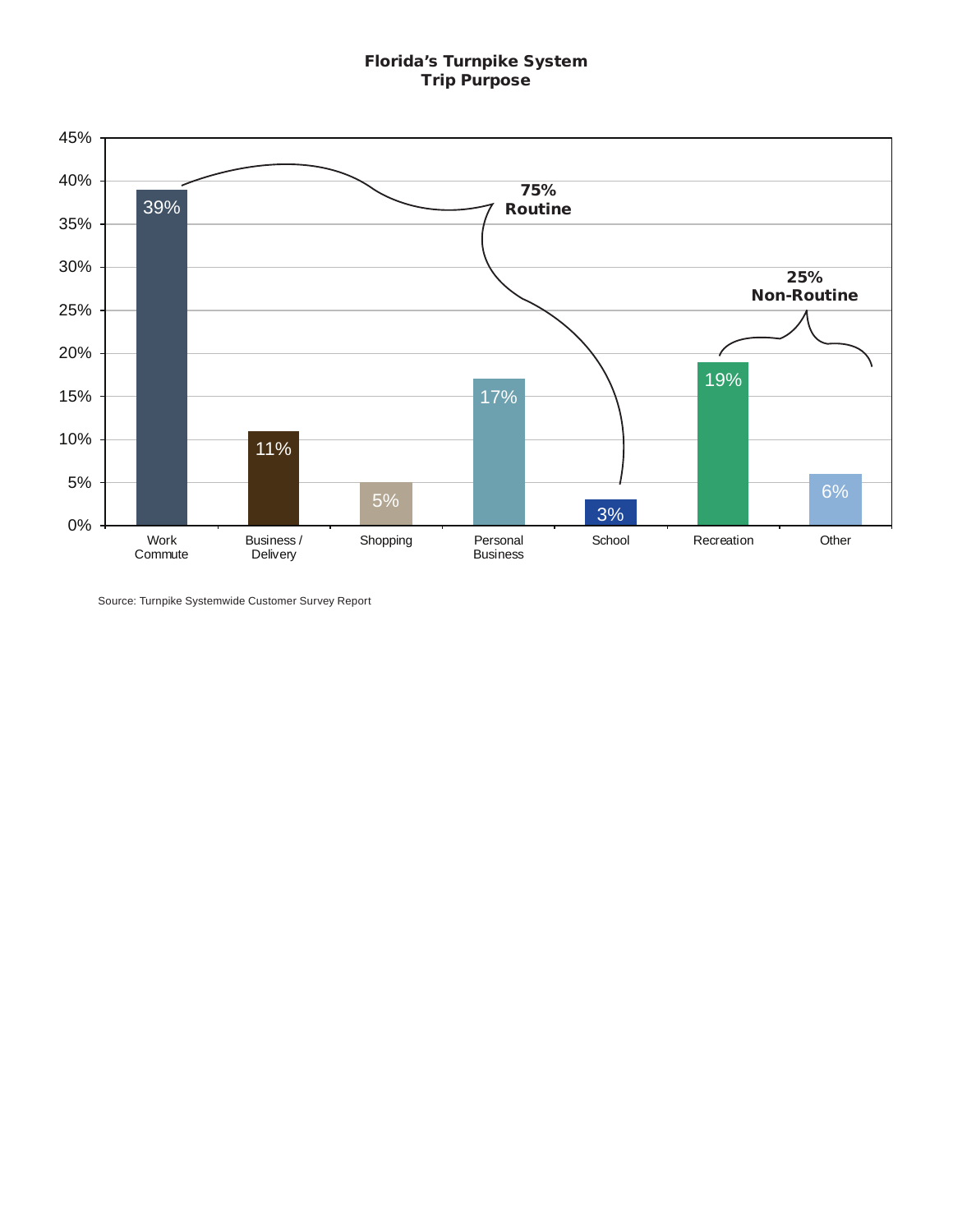# Mainline Toll Plazas 3+ Axle Vehicles in the Vehicle Mix



Source: Data obtained from Turnpike Enterprise Finance Office for the week beginning November 2, 2020.

This graph provides an overview of the percentage of truck traffic by Mainline facility. As in prior years, the highest percentage of 3+ axle traffic was reported at the Leesburg Toll Plaza on the Northern Coin System at nearly 24 percent for weekdays. The SR 821 and Beachline West Expressway, facilities that largely serve the commuters and the tourists, reported the lowest percentage of 3+ axle traffic at approximately 5 percent and 6 percent, respectively, for the entire week.

Also indicated is the difference between the southern and northern ends of the Ticket System (Lantana and Three Lakes, respectively). Traffic patterns at Lantana are trending towards those of the Southern Coin due to increasing urban development in the area. On the other hand, Three Lakes demonstrates patterns similar to the Northern Coin since it serves long distance travelers such as multi-axle commercial vehicles and tourists.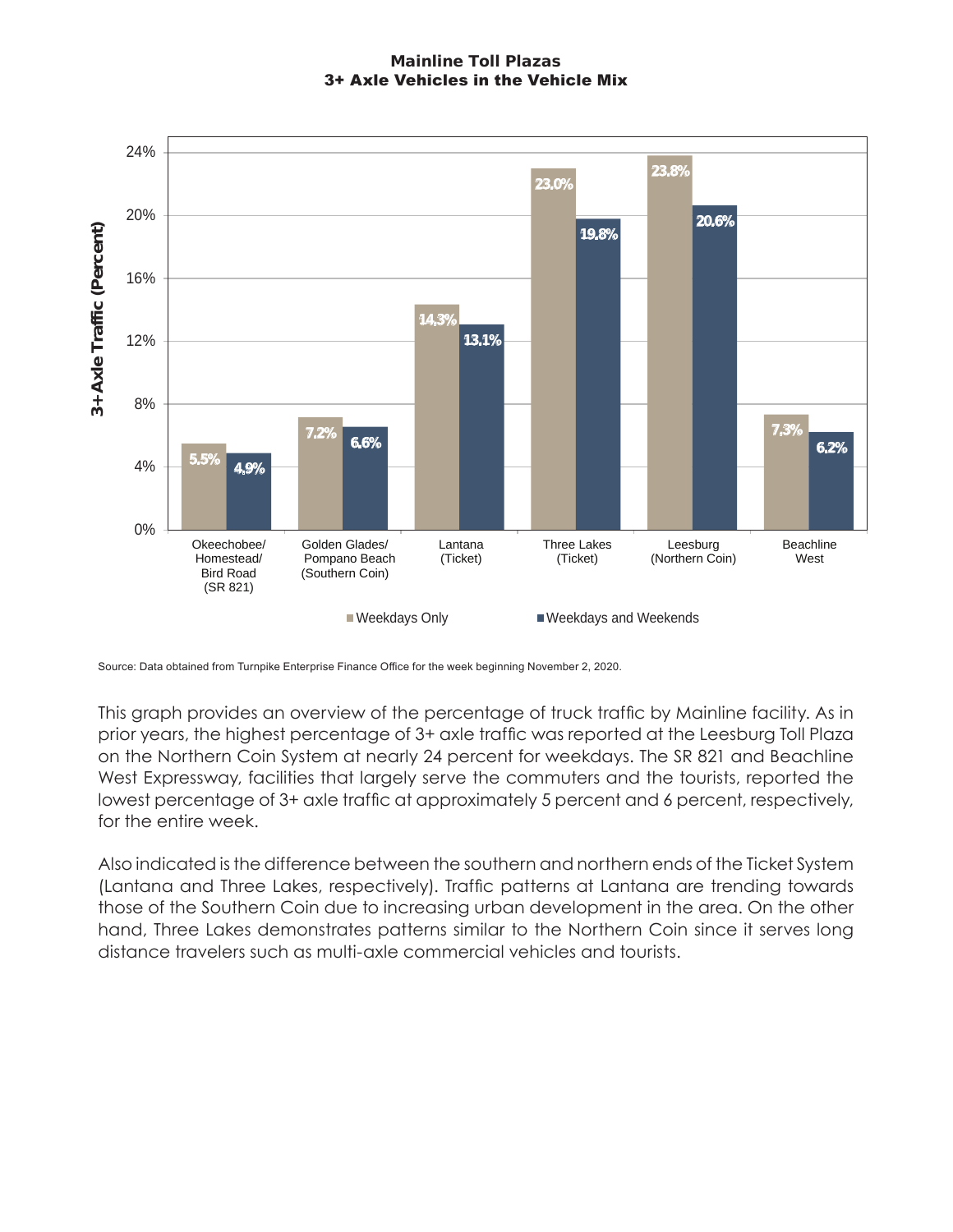# Mainline Traffic Weekends vs. Weekdays



Source: Data obtained from Turnpike Enterprise Finance Office for the week beginning November 2, 2020. Note: A Factor of 1.0 represents a typical average day over the 7-day period.

This analysis illustrates that Turnpike traffic varies between weekdays and weekends. For example, a Turnpike facility in an urban area may be heavily traveled by commuters during the week, but substantially less utilized over the weekend. The analysis differentiates between facilities more commonly used for business-related/commuter purposes and facilities predominantly used for tourist/recreational purposes. The average daily transaction (ADT) volumes normally grouped are weekdays (Monday through Friday) and weekends (Saturday and Sunday).

Assuming that an average day in a seven-day week represents the baseline for comparison between weekdays and weekends, a weekday/weekend factor is calculated for a representative group of mainline toll plazas. These factors are shown in the graph above. As expected, the weekday factors at the plazas that primarily serve commuter traffic (i.e., SR 821, Southern Coin System and Lantana) are 8 to 12 percent higher than the average traffic for the entire week. Conversely, weekend traffic at these plazas is 20 to 29 percent lower than the weekly average. On the other hand, traffic at the Northern Coin System (Leesburg) indicates higher weekend versus weekday traffic. This trend is expected since this plaza predominately serve tourists and recreational travelers.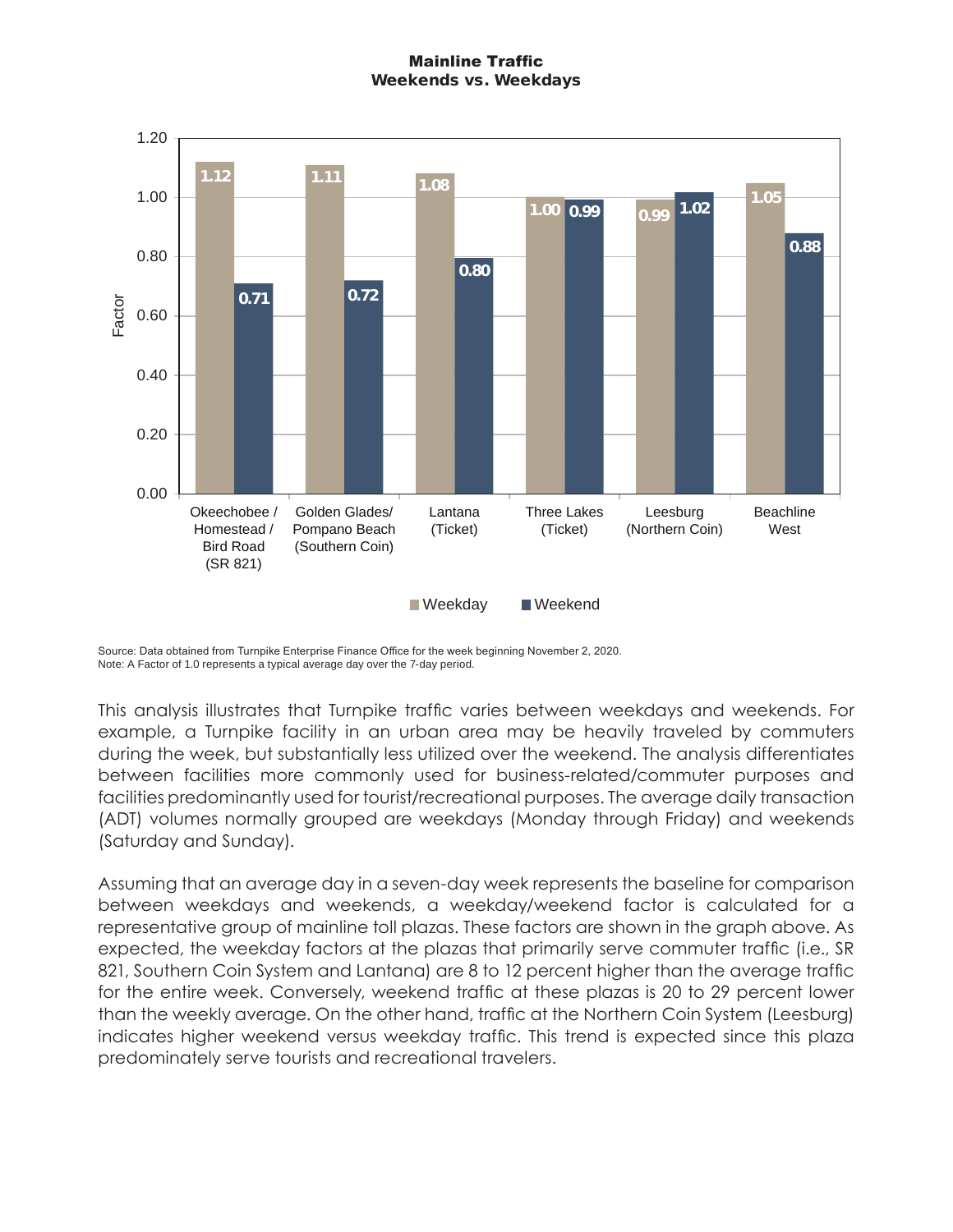#### Mainline Toll Plazas - Southern Facilities Typical Hourly Weekday Traffic



Source: Data obtained from Turnpike Enterprise Finance Office for the 5-day period starting Monday, November 2, 2020.

This graph shows the hourly traffic on weekdays in a typical week at select mainline toll plazas for the southern components of the Mainline (these include SR 821, the Southern Coin System and the southern portion of the Ticket System).

As indicated in the graph, travel on these facilities increased notably during the early morning and evening hours. For example, for the mainline plazas located on SR 821, Southern Coin System and Ticket System, an average of 42 percent of all daily traffic occurred during the peak periods (7:00 AM to 10:00 AM and 4:00 PM to 7:00 PM). The Lantana toll plaza on the Ticket System has increasingly become commuter-oriented in the last several years. Its peaking traffic volumes have increased significantly and are now similar to SR 821 and Southern Coin as more travelers in the Lake Worth and West Palm Beach areas utilize the Turnpike for their daily commute.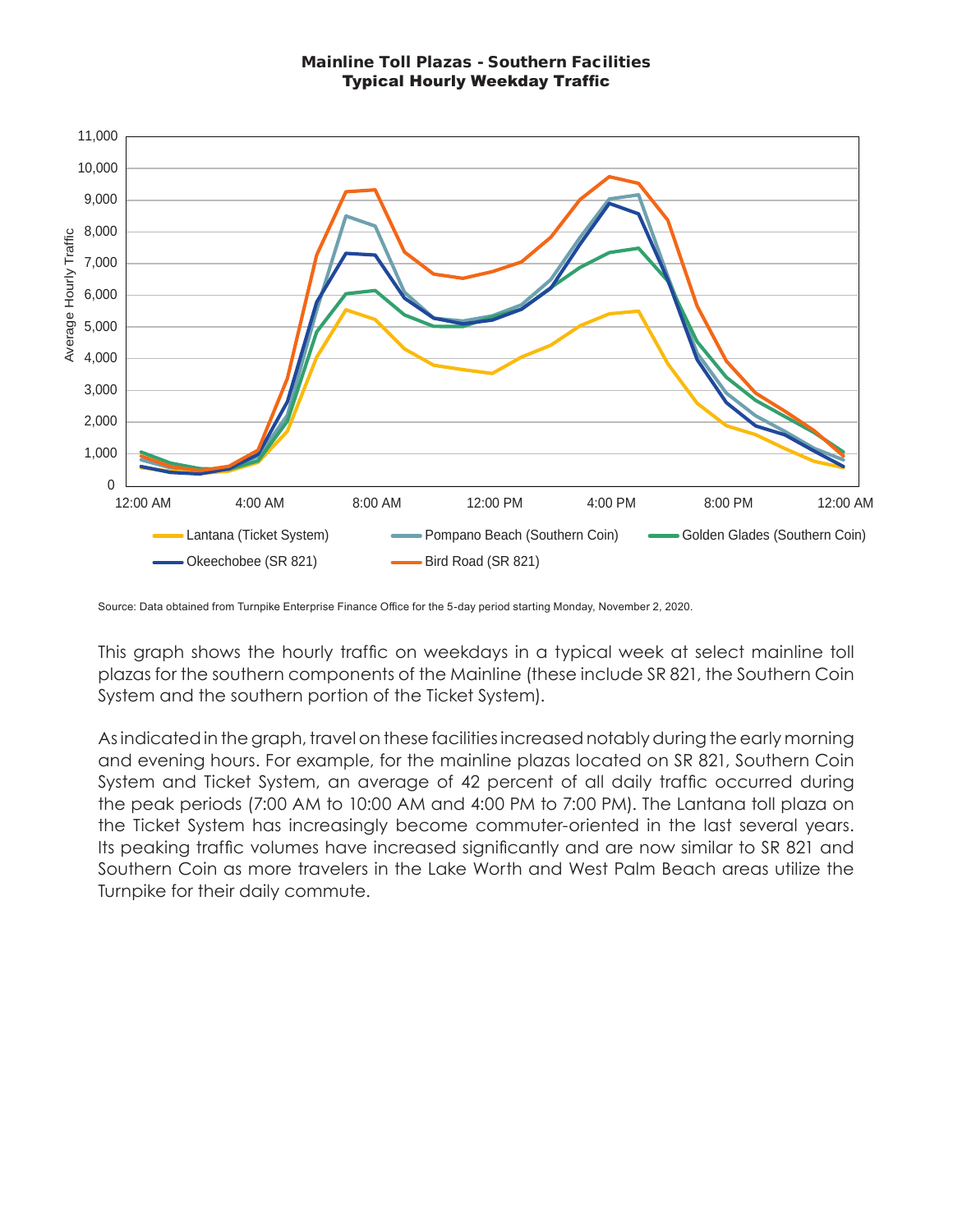

Source: Data obtained from Turnpike Enterprise Finance Office for the 5-day period starting Monday, November 2, 2020.

This graph shows the hourly traffic on weekdays in a typical week at select mainline toll plazas for the northern components of the Mainline (these include the Northern Coin System, the northern portion of the Ticket System and the Beachline West Expressway). As depicted in the graph, travel on these facilities increased during the early morning hours and remained relatively constant throughout the midday and early evening periods. The absence of a definite morning and evening peak period (with some exception to the Beachline West Expressway) indicates that the toll plazas along these Mainline facilities are less commuteroriented than those located along the southern components of the Mainline. These results also are consistent with the prior year results.